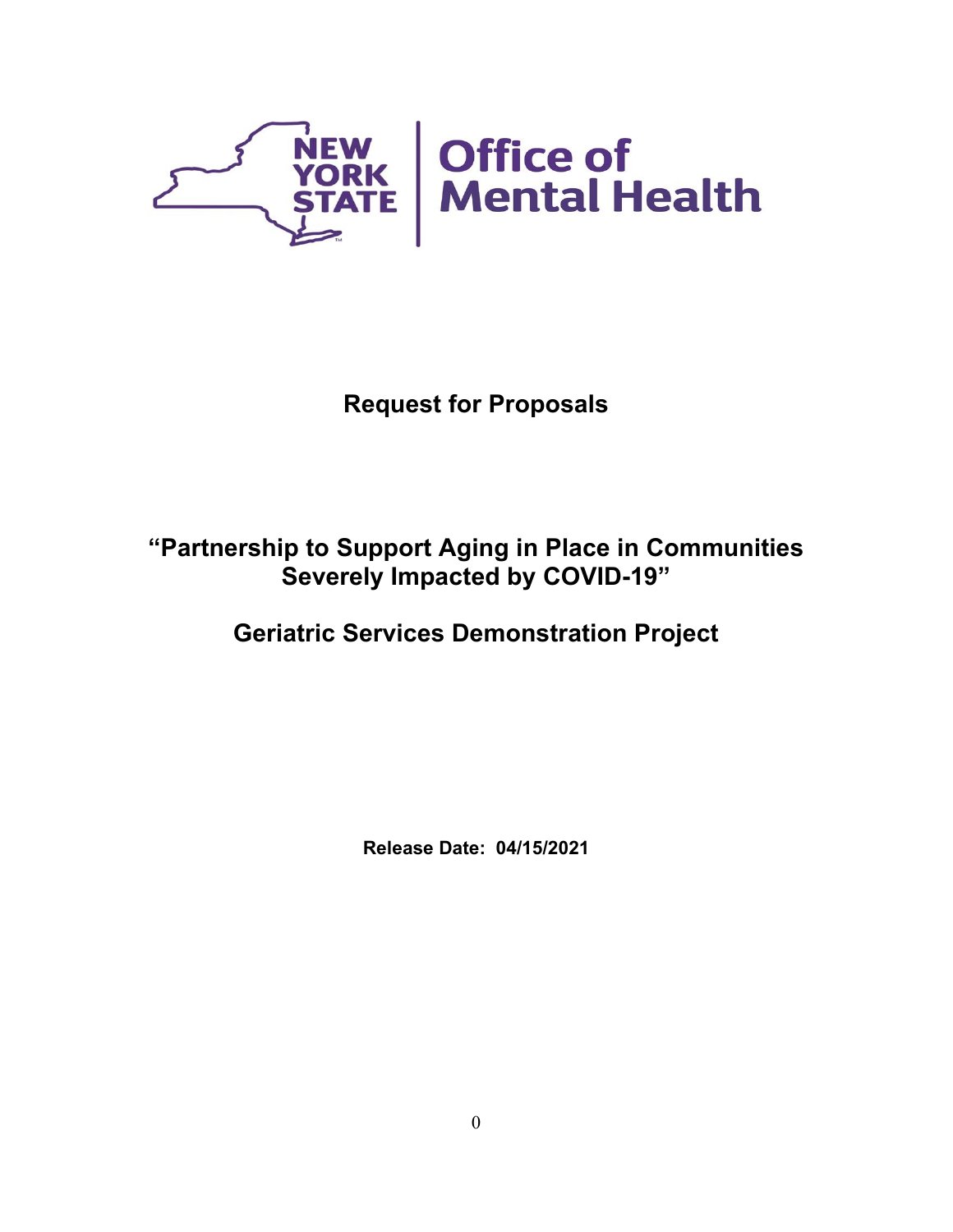# **Table of Contents**

| 1. |       |                                                                           |  |  |  |
|----|-------|---------------------------------------------------------------------------|--|--|--|
|    | 11    |                                                                           |  |  |  |
|    | 1.2   |                                                                           |  |  |  |
| 2. |       |                                                                           |  |  |  |
|    | 2.1   |                                                                           |  |  |  |
|    | 2.2   |                                                                           |  |  |  |
|    | 2.3   |                                                                           |  |  |  |
|    | 2.4   |                                                                           |  |  |  |
|    | 2.5   |                                                                           |  |  |  |
|    | 2.6   |                                                                           |  |  |  |
|    | 2.7   |                                                                           |  |  |  |
|    | 2.8   |                                                                           |  |  |  |
|    | 2.9   |                                                                           |  |  |  |
|    | 2.10  |                                                                           |  |  |  |
|    | 2.11  |                                                                           |  |  |  |
|    | 2.12  | Instructions for Completing the Workplan and Objectives in Gateway9       |  |  |  |
| 3  |       |                                                                           |  |  |  |
|    | 3.1   |                                                                           |  |  |  |
|    | 3.2   |                                                                           |  |  |  |
|    | 3.3   |                                                                           |  |  |  |
|    | 3.4   |                                                                           |  |  |  |
|    | 3.5   |                                                                           |  |  |  |
|    | 3.6   | Participation Opportunities for New York State Certified Service-Disabled |  |  |  |
|    |       |                                                                           |  |  |  |
|    | 3.7   |                                                                           |  |  |  |
|    | 3.8   |                                                                           |  |  |  |
|    | 3.9   |                                                                           |  |  |  |
|    | 3.10  |                                                                           |  |  |  |
|    | 3.11  |                                                                           |  |  |  |
|    | 3.12  |                                                                           |  |  |  |
| 4  |       |                                                                           |  |  |  |
|    | 4.1   |                                                                           |  |  |  |
|    | 4.2   |                                                                           |  |  |  |
|    | 4.3   |                                                                           |  |  |  |
|    | 4.3.1 |                                                                           |  |  |  |
|    | 4.3.2 |                                                                           |  |  |  |
|    | 4.4   |                                                                           |  |  |  |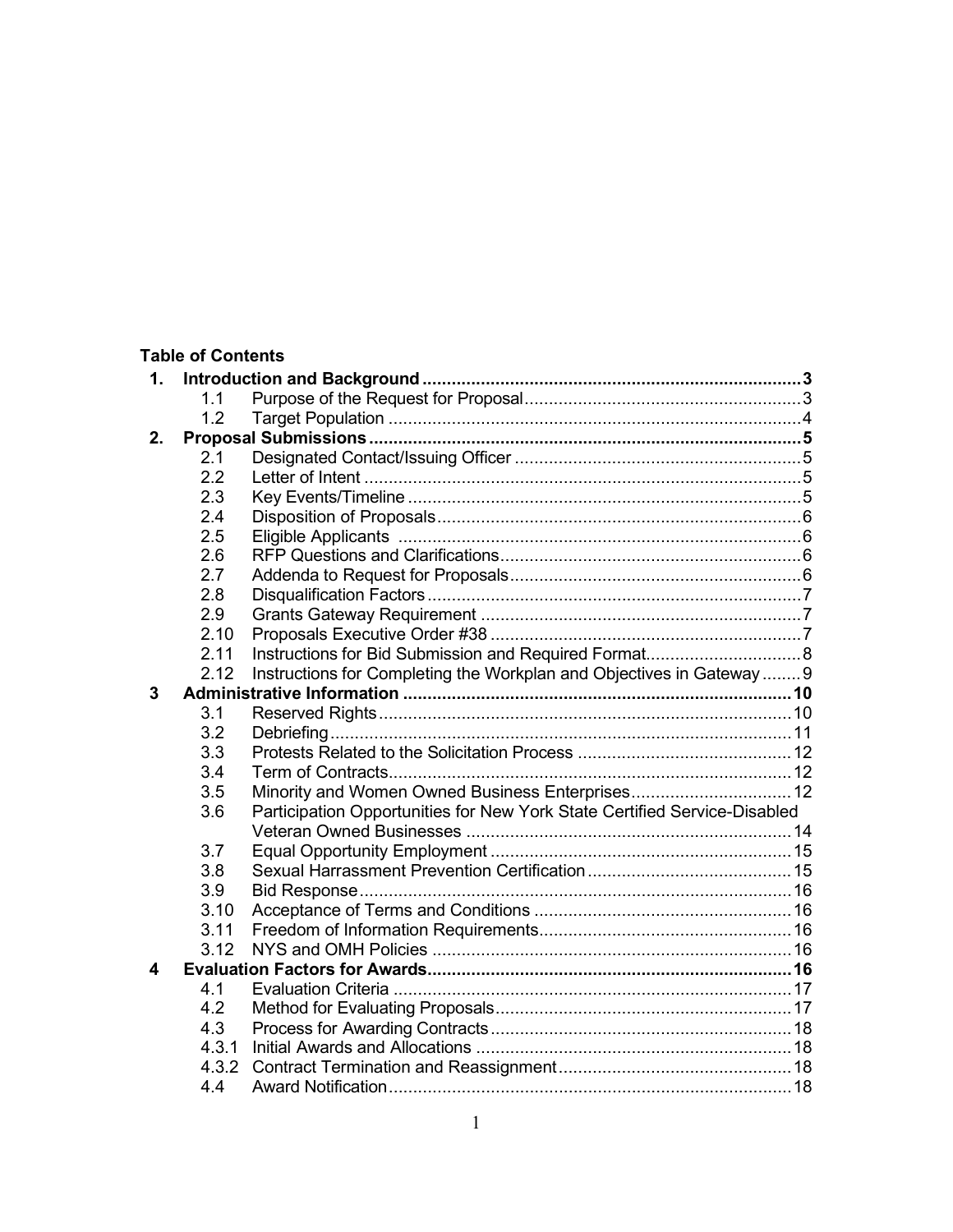| 5 |         |  |
|---|---------|--|
|   | 5.1     |  |
|   | 5.2     |  |
|   |         |  |
|   |         |  |
|   |         |  |
|   |         |  |
|   |         |  |
|   | 5.3     |  |
|   |         |  |
|   |         |  |
|   |         |  |
|   |         |  |
|   | $2_{-}$ |  |
|   | 3       |  |
|   | 4       |  |
|   | 5.3.D   |  |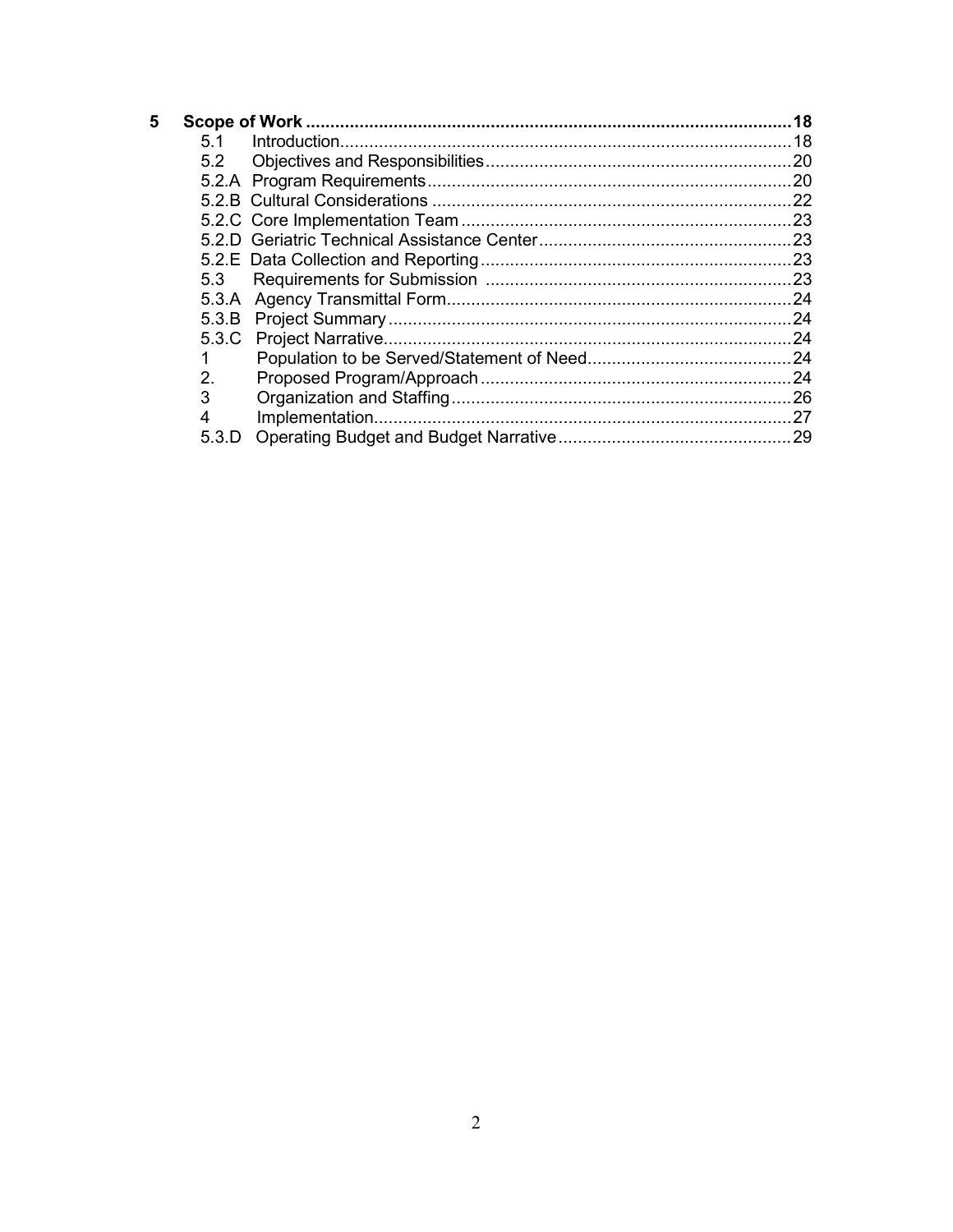# **1. Introduction and Background**

# **1.1 Purpose of the Request for Proposals**

The New York State Office of Mental Health (OMH) is issuing this Request for Proposals (RFP) to invite eligible applicants to submit proposals for developing a "Partnership to Support Aging in Place in Communities Severely Impacted by COVID-19" (hereafter referred to as "The Partnership") program to support adults, age 55 and older, to age in place in either OMH supportive housing or other community located housing where older adults reside. The program model will require the development of formal partnerships between the primary applicant, identified as an Office of Mental Health (OMH) licensed provider, and both a NYS Office of Addiction Services and Supports (OASAS) provider and the NYS Office for Aging (NYSOFA) local Area Agency on Aging (AAA). This RFP can be used to expand or enhance existing programs or can be used to develop a new program that meets *all* of the program requirements. Both types of proposals will be evaluated using the same criteria.

Program requirements include, but are not limited to:

- Analysis of community need and the identification of community-based resources and assets to better serve culturally diverse and historically underserved populations, with the focus on older adults with behavioral health needs;
- Community outreach, education, and engagement activities to promote identification and referral of at-risk individuals and linkage to grant project services;
- Assessment of an at-risk individual's behavioral health, physical health, environmental and social needs through a person-centered, trauma informed, recovery oriented and culturally attuned perspective to support aging in place;
- Provision of mobile and community-based services to increase access to behavioral health, physical health, and other social support services to improve health outcomes and reduce risk of premature institutionalization;
- Intensive care coordination to include linkage to AAA Aging services, community-based organizations, health care providers, Health home Case management services and Home Health Care provider agencies as needed;
- The use of peer services provided by individuals with lived experience such as OMH Certified Peer Specialist (CPS), OASAS Certified Recovery Peer Advocates (CRPA), Certified Older Adult Peers (COAP), Community Health Workers and community-based organization volunteers to improve outreach and engagement, reduce social isolation and the effects of stigma, and assist with system navigation;
- The use of technology to increase outreach and improve access and participation in care. Examples of technology may include a variety of telehealth and telecare options, mobile technologies, and audio, visual and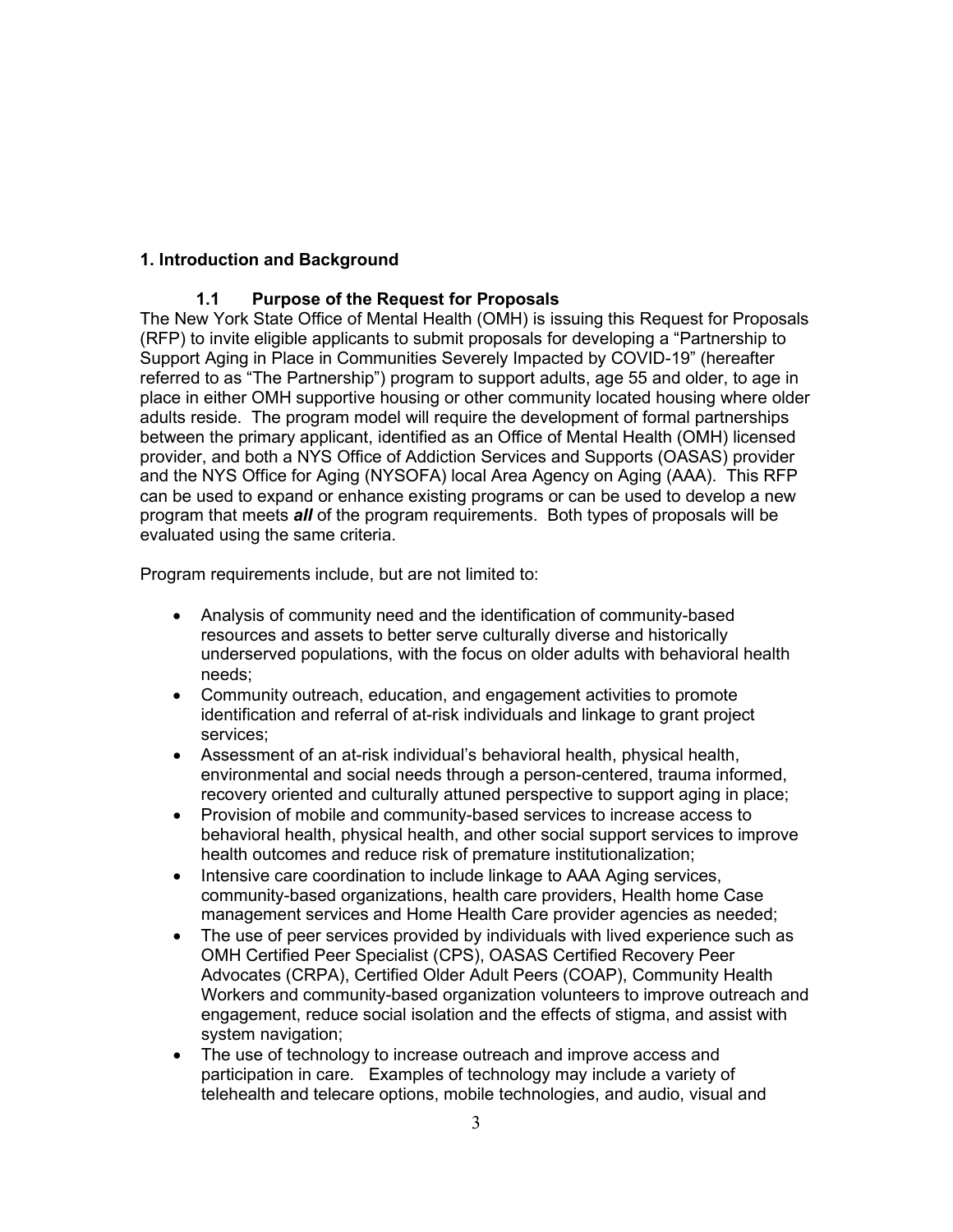"smart" technologies, access to Virtual Senior Centers, access to personal health portal, electronic health monitoring devices and other technological innovations.

• The use of program budgeted funding to provide wraparound funds to support aging in place as needed. Examples may include, but are not limited to, home modifications to improve safety and security, payments for home care services not eligible under current coverage, improving access to technology (equipment, Wi/fi/internet access, technology literacy training).

For a five-year grant period, OMH will award a minimum of six successful applicants up to \$300,000 a year for a total grant outlay of \$9,000,000. No waiver of licensure or regulatory requirements accompanies these awards, but OMH staff will provide operational support, and a Geriatric Technical Assistance Center will provide programmatic and fiscal technical assistance. Contingent upon the amount of available funding, OMH anticipates awarding at least six contracts to begin 01/01/2022. See Section 4, 4.3 for more information on grant awards.

This RFP is made in accordance with Section 7.41 of the Mental Hygiene Law, which calls for OMH to establish a geriatric service demonstration program to provide grants to providers of mental health care to older adults and constitutes the fifth round of these program grants. It is largely based on recommendations made by members of the Interagency Geriatric Mental Health and Substance Use Disorder Planning Council in June 2015 for the development of local partnerships, outreach support, off-site support, and technology to innovatively meet the unmet needs of older adults in New York State. This RFP also aligns with Governor Cuomo's Executive Order 190, "Health Across all Policies" initiative and the New York State Prevention Agenda.

## **1.2 Target Population**

The program model developed under this RFP will serve adults, age 55 and older, whose independence and continued tenure in the community are at risk due to the impacts of aging on physical health, mental health and/or substance use treatment needs. For individuals living in supportive housing, the services built into that model may not provide the comprehensive supports needed by older adults with complex medical, behavioral health and social needs. For older adults living in other types of housing in the community with unidentified behavioral health needs who may not be connected to the system of care, the program will provide outreach and linkage to needed services. The program could also provide supports and services to assist individuals currently residing in congregate housing programs to transition to supportive housing in a communityintegrated setting.

Applicants will focus their proposal on serving **one** of the following target populations. This will be indicated in the Grants Gateway, on the "Configure Project/Site Addresses" page. You will be required to choose **one** of the following options:

(Group 1). Adults, age 55 and older, residing in OMH supportive housing (permanent housing to include scattered site supportive housing, single site supported housing,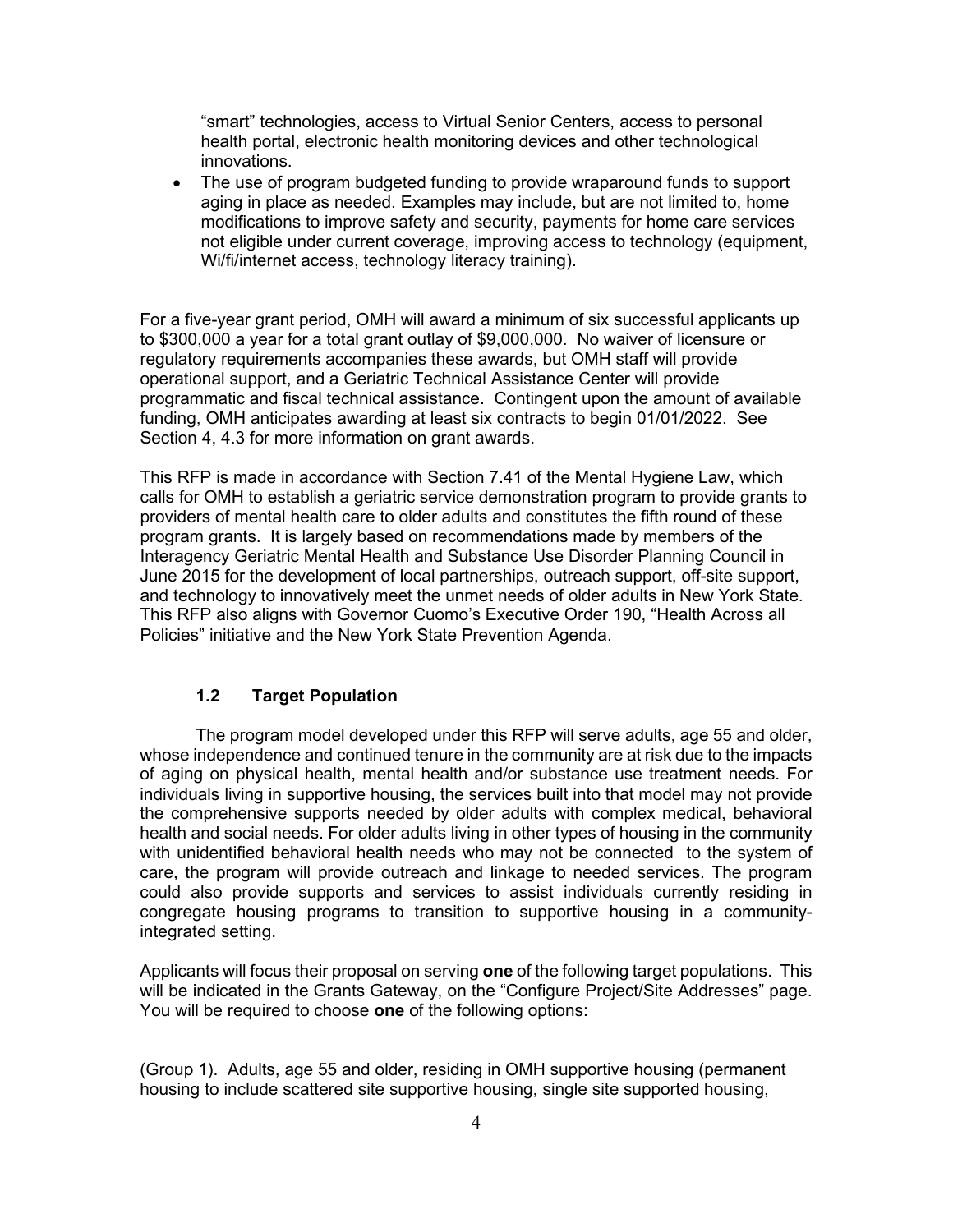supportive single room occupancy (SP-SRO) and mixed use/affordable housing. Individuals will have a **primary diagnosis of serious mental illness per the current edition of the DSM, and their clinical condition has a substantial impact on their ability to function independently in the community.**

(Group 2). Adults, age 55 and older, residing in any **other community located housing** (private residence, senior housing, affordable mixed-use housing, or other living situations in which older adults reside). These individuals may be **unconnected or inconsistently connected to the system of care**, may have **diagnosed, undiagnosed or subacute behavioral health issues, have chronic medical conditions and may be at risk in the community.**

(Group 3). Adults, age 55 and older, currently residing in OMH supportive housing (50% of target population served) and/or other community located housing (50% of target population served). See population identification criteria noted above in (1) and (2).

#### **2. Proposal Submissions**

#### **2.1 Designated Contact/Issuing Officer**

OMH has assigned an Issuing Officer for this project. The Issuing Officer or a designee shall be the sole point of contact regarding the RFP from the date of issuance of the RFP until the issuance of the Notice of Conditional Award. To avoid being deemed non-responsive, an applicant is restricted from making contact with any other personnel of OMH regarding the RFP. Certain findings of non-responsibility can result in rejection for a contract award. The Issuing Officer for this RFP is:

Carol Swiderski Contract Management Specialist 2 New York State Office of Mental Health Contracts and Claims 44 Holland Avenue, 7<sup>th</sup> Floor Albany, NY 12229 [carol.swiderski@omh.ny.gov](mailto:carol.swiderski@omh.ny.gov)

#### **2.2 Letter of Intent**

Agencies interested in responding to this Request for Proposal *must* submit a Letter of Intent to Bid to the OMH Issuing Officer by 06/03/21. The Letter of Intent to Bid shall be non-binding.

Please e-mail the letter of intent to the Issuing Officer: Carol Swiderski Contract Management Specialist 2 New York State Office of Mental Health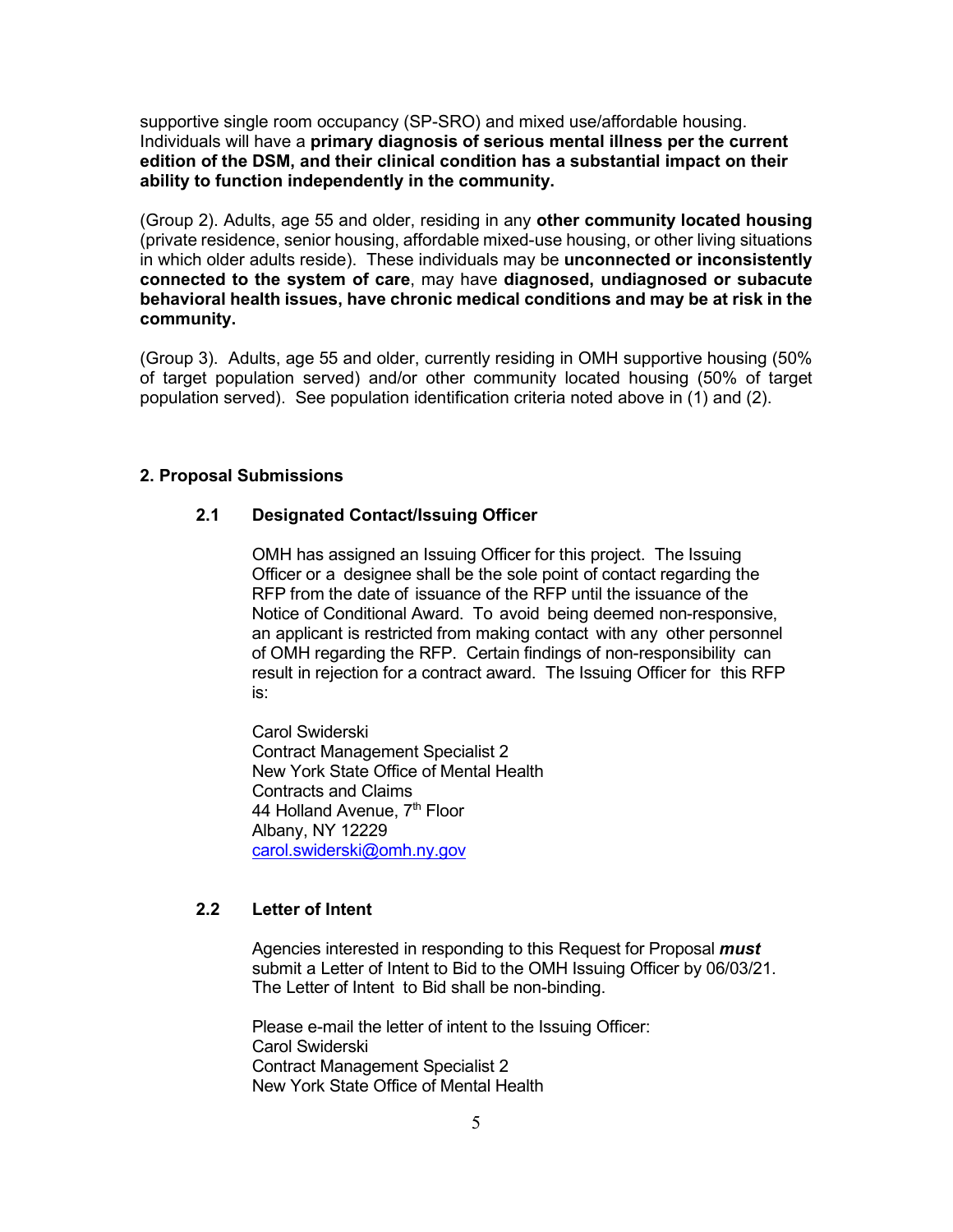Contracts and Claims Subject: Letter of Intent 44 Holland Avenue, 7<sup>th</sup> Floor Albany, NY 12229 carol.swiderski@omh.ny.gov

# **2.3 Key Events/Timeline**

RFP Release Date 04/15/21 Questions Due 05/06/21 Questions and Answers Posted on Website 05/27/21 Letter of Intent to Bid Due 06/03/21 Proposals Due by 4:00 PM EST 06/16/21 Anticipated Award Notification 07/27/21 Anticipated Contract Start Date

#### **2.4 Disposition of Proposals**

All proposals received by the due date become the property of OMH and shall not be returned. Any proposals received after the due date will be returned to the applicant unopened.

#### **2.5 Eligible Applicants**

Eligible applicants are either (1) not-for-profit agencies with 501(c) (3) incorporation that are funded or licensed by OMH and operate outpatient programs for adults or, (2) local government units in New York State. State Operated programs are not eligible to respond to this RFP.

Agencies that do not meet eligible applicant criteria may partner with an eligible applicant, but they themselves would not be able to respond to this RFP. The eligible applicant must submit the proposal and – if awarded a contract – will be the recipient of the grant funding and assume responsibilities for the contract and fiscal and program operations.

In addition to eligibility requirements noted above, applicants must submit Letters of Commitment as referenced in Section 5, 5.2 A.1. These letters are not simply a Letter of Support. These letters must identify partnership responsibilities, which include significant collaborative commitment to and involvement in planning, implementation, and oversight of "The Partnership" program during the five-year grant period. The Letters of Commitment must also outline all financial arrangements between partners, and these arrangements will also be reflected in the Operating Budget and Budget narrative. All partnership agreements must include a draft of financial arrangements or considerations between partners to be considered for the RFP. Final contracts can be negotiated after receiving an award.(See Section 5.3.D)

If unsure if your agency is an eligible applicant, contact the Issuing Officer identified in Section 2, 2.1.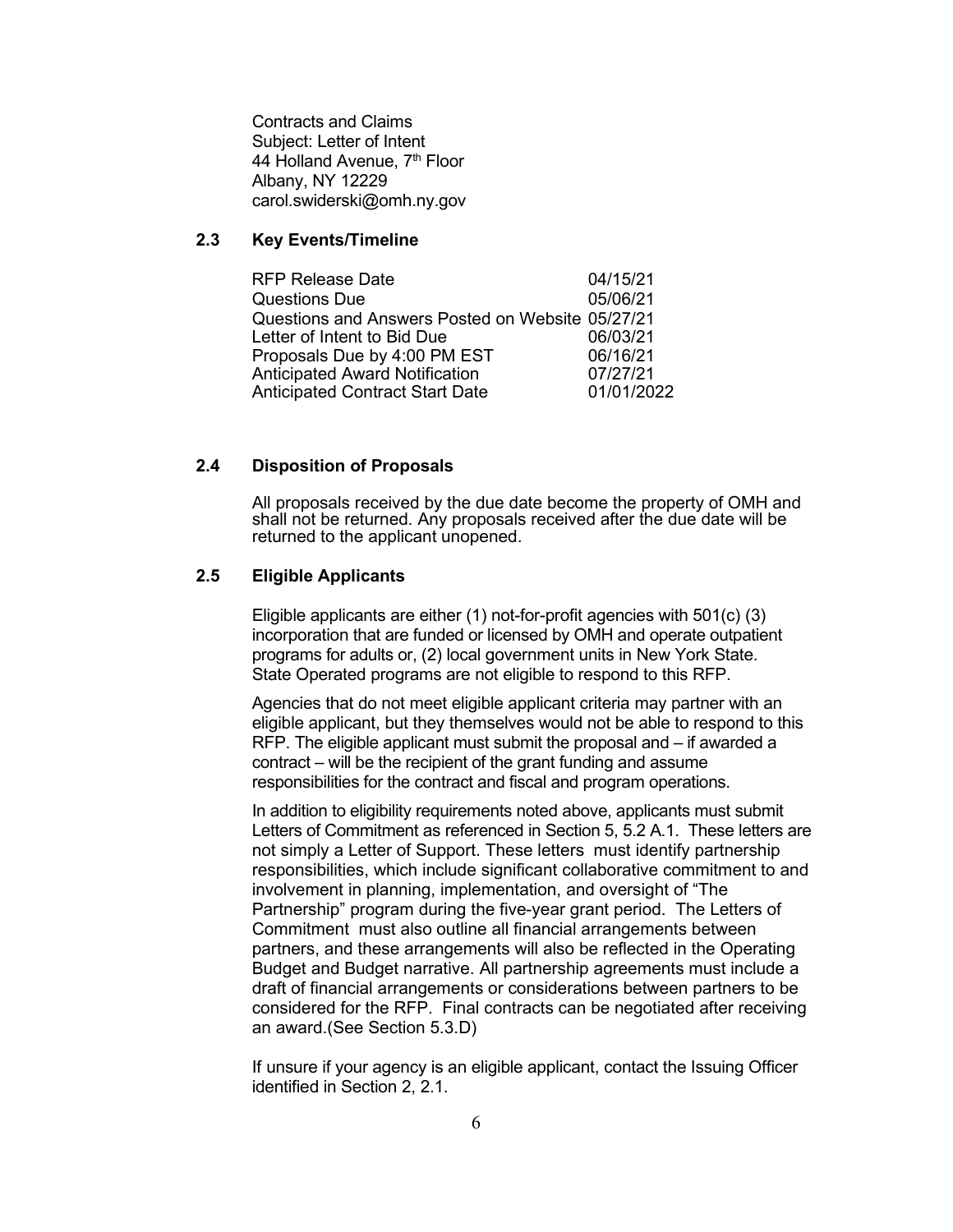Please be advised that all questions regarding Eligibility will be responded to through the official posting of the Questions and Answers. No questions about Eligibility will be responded to either individually or prior to the posting of the Q&As.

# **2.6 RFP Questions and Clarifications**

All questions or requests for clarification concerning the RFP shall be submitted in writing to the Issuing Officer by e-mail to [carol.swiderski@omh.ny.gov](mailto:carol.swiderski@omh.ny.gov) by 4:00 PM EST on the "Questions Due" date indicated in Section 2, 2.3 and will be limited to addressing only those questions submitted by the deadline. No questions can be submitted or will be answered after this date. No questions will be answered by telephone or in person.

The questions and official answers will be posted on the OMH website by 05/27/21.

# **2.7 Addenda to Request for Proposals**

In the event that it becomes necessary to revise any part of the RFP during the application submission period, an addendum will be posted on the OMH website, the Grants Gateway and the NYS Contract Reporter.

It is the applicant's responsibility to periodically review the OMH website, the NYS Contract Reporter and Grants Gateway to learn of revisions or addendums to this RFP. No other notification will be given.

# **2.8 Disqualification Factors**

Following the opening of bids, a preliminary review of all proposals will be conducted by the Issuing Officer or a designee to review each proposal's submission for completeness and verify that all eligibility criteria have been met. Additionally, during the proposal evaluation process, evaluators will also be reviewing eligibility criteria and confirming that they have been met. During the course of either of these review processes, proposals that do not meet basic participation standards will be disqualified, specifically:

- **Proposals from applicants that do not meet the eligibility criteria as** outlined in Section 2, 2.5; or
- **Proposals that do not comply with bid submission and/or required** format instructions as specified in Section 2, 2.11 or
- **Proposals from eligible not-for-profit applicants who have not** completed Vendor Prequalification, as described in Section 2, 2.11, by the proposal due date of 4:00 PM EST on 06/16/21.

# **2.9 Grants Gateway Requirement**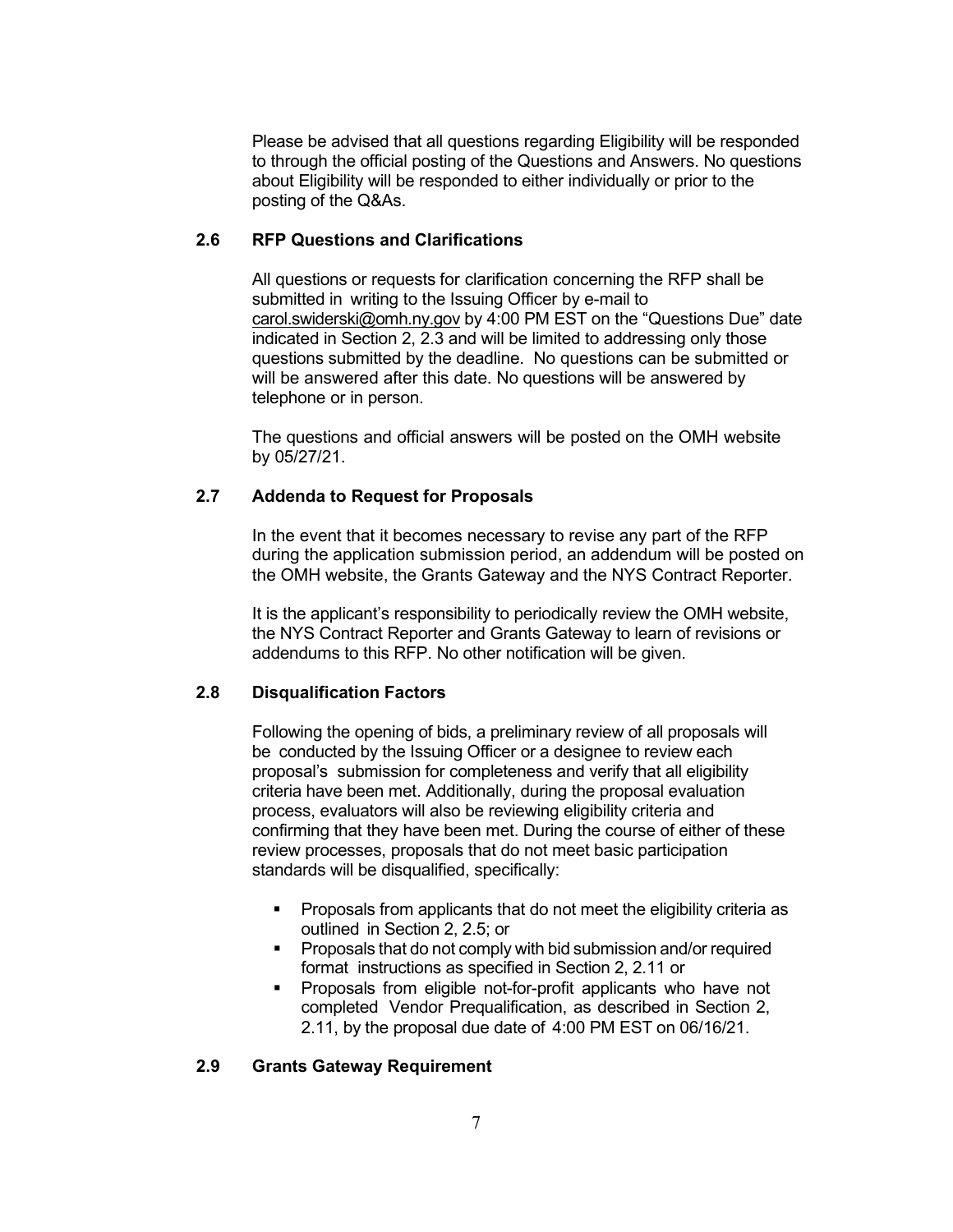Pursuant to the New York State Division of Budget Bulletin H-1032, dated June 7, 2013, New York State has instituted key reform initiatives to the grant contract process which require not-for-profits to register in the Grants [Gateway](https://grantsreform.ny.gov/) and complete the Vendor Prequalification process in order for proposals to be evaluated and any resulting contracts executed.

Proposals received from eligible not-for-profit applicants who have not been Prequalified by the proposal due date of 4:00 PM EST on 06/16/21 cannot be evaluated; therefore, such proposals will be disqualified from further consideration.

**Please do not delay in beginning and completing the prequalification process. The State reserves five (5) days to review submitted prequalification applications. Prequalification applications submitted to the State for review less than 5 days prior to the RFP due date and time may not be considered. Applicants should not assume their prequalification information will be reviewed if they do not adhere to this timeframe.**

#### **2.10 Proposals Executive Order #38**

[Pursuant to Executive Order #38,](http://www.governor.ny.gov/news/no-38-limits-state-funded-administrative-costs-executive-compensation) dated January 18, 2012, OMH promulgated regulations regarding limits on administrative costs of and executive compensation paid by covered providers. See 14 NYCRR Part 513. Any contract awarded through this RFP will be subject to such restrictions and to related requirements. Please refer to Appendix C of this RFP for a link to OMH Master Contract Forms and Instructions, Attachment A-1, Section A.12 (Mental Health Regulations). See also [Executive Order #38 Homepage.](https://executiveorder38.ny.gov/) 

#### **2.11 Instructions for Bid Submission and Required Format**

Each proposal submission through the Grants Gateway is required to contain:

- Operating Budget (Appendix B)
- Budget Narrative (Appendix B1)

#### **All applicants must be registered with the New York State Grants Gateway System (GGS) and all Not-for-Profit agencies must be prequalified prior to proposal submission.**

#### **If you are not already registered:**

Registration forms are available at the GGS website: <https://grantsmanagement.ny.gov/register-your-organization>

Include your SFS Vendor ID on the form; if you are a new vendor and do not have a SFS Vendor ID, include a Substitute for W-9 with your signed, notarized registration (also available from the website).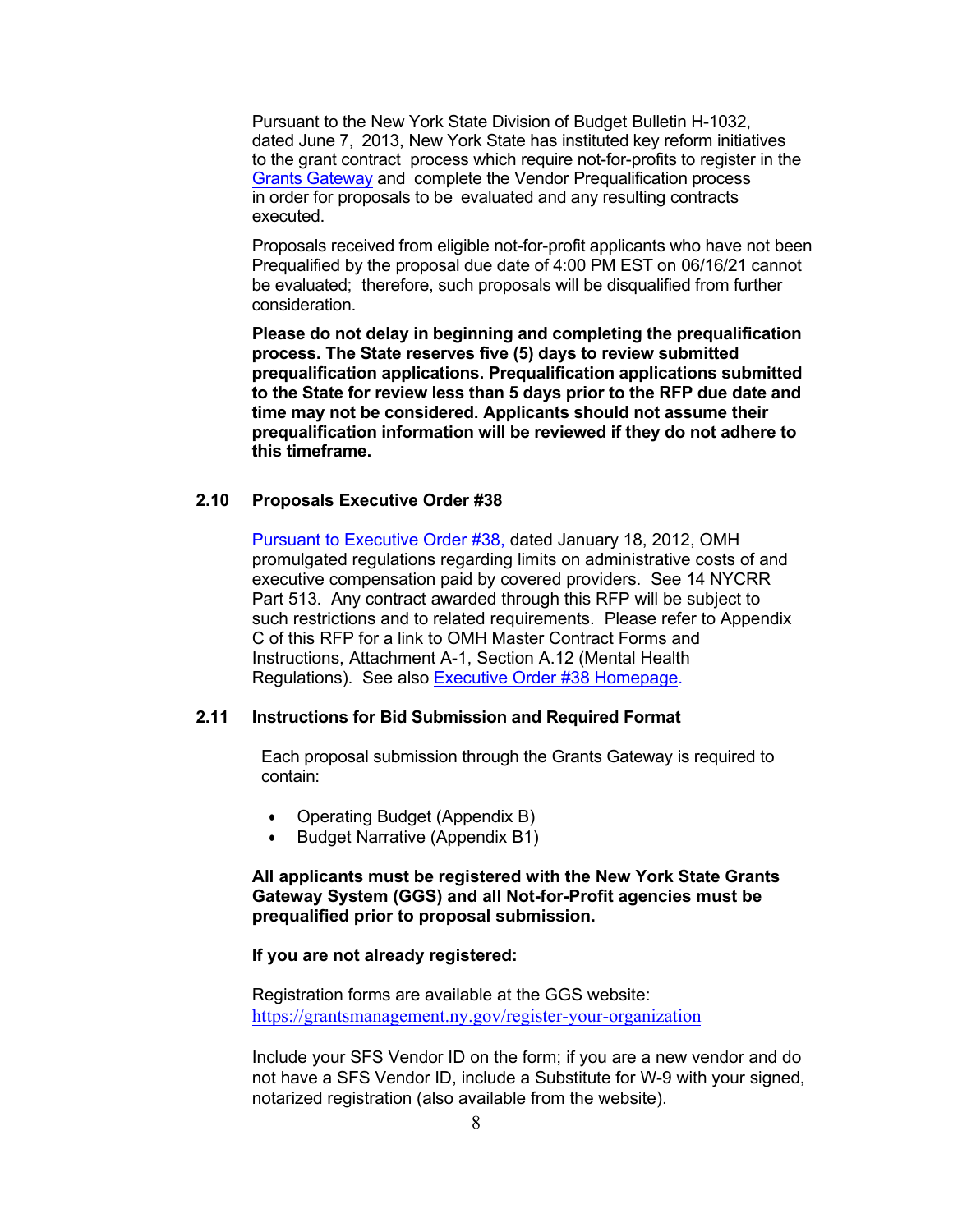All registration must include an Organization Chart in order to be processed. When you receive your login information, log in and change your password.

If you are an applicant, and have problems complying with this provision, please contact the GGS help desk via email: Grantsgateway@its.ny.gov -- OR -- by telephone: 1-518-474-5595.

#### **How to Submit a Proposal**

Proposals must be submitted online via the Grants Gateway by the date and time posted on the cover of this RFP. Tutorials (training videos) for use of the Grants Gateway are available and upon user log in:

To apply, log into the Grants Gateway as a Grantee, Grantee Contract Signatory or Grantee System Administrator and click on the View Opportunities button under View Available Opportunities. To get started, in the Search Criteria, enter the Grant Opportunity name provided on the cover page of this RFP, select the Office of Mental Health as the Funding Agency, and hit the Search button. Click on the name of the Grant Opportunity from the search results grid and then click on the APPLY FOR GRANT OPPORTUNITY button located at the bottom left of the Main page of the Grant Opportunity.

In order to access the online proposal and other required documents such as the attachments, you MUST be registered and logged into the NYS Grants Gateway system in the user role of either a "Grantee" or a "Grantee Contract Signatory" or a "Grantee System Administrator".

The 'Grantee' role may ONLY Initiate and Save changes to the application such as add/update information to forms, upload documents while the user logged in as a 'Grantee Contract Signatory' or a 'Grantee System Administrator' role can perform all the tasks of Grantee role and in addition, can SUBMIT the application to the State. When the application is ready for submission, click the 'Status Changes' tab, then click the 'Apply Status' button under "APPLICATION SUBMITTED" before the due date and time.

For further information on how to apply, and other information, please refer to the Vendor User Manualdocument.

Reference materials and videos are available for Grantees applying to funding opportunities on the NYS Grants Gateway. Please visit the [Grantee Documents](https://grantsmanagement.ny.gov/grantee-documents) section on Grants Management website.

Late proposals will not be accepted. Proposals will not be accepted via fax, e-mail, hard copy, or hand delivery.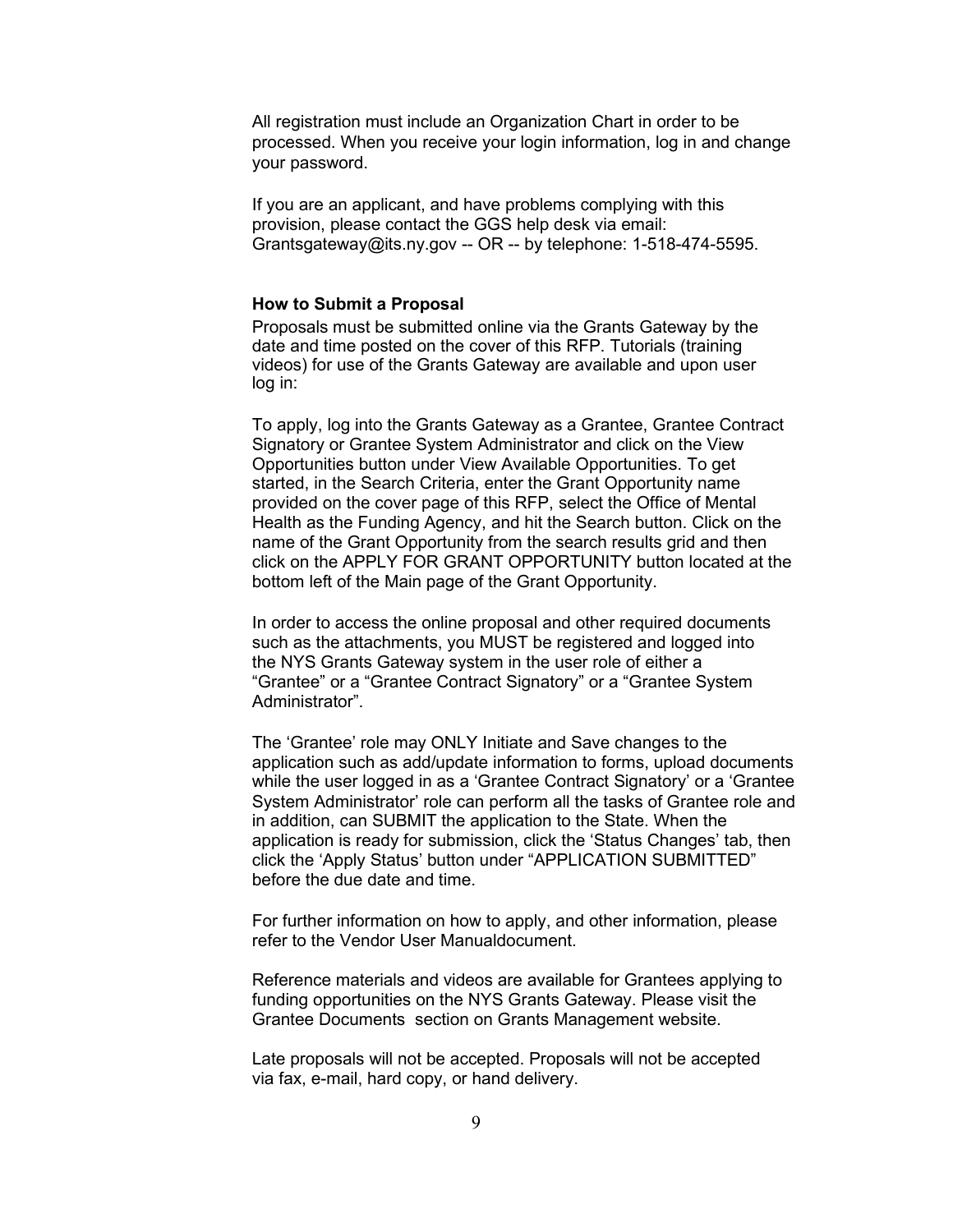#### **Helpful Links**

Some helpful links for questions of a technical nature are below.

Grants Reform Videos (includes a document vault tutorial and an application tutorial) on YouTube[:http://www.youtube.com/channel/UCYnWskVc7B3ajjOVfO](http://www.youtube.com/channel/UCYnWskVc7B3ajjOVfOHL6UA) [HL6UA](http://www.youtube.com/channel/UCYnWskVc7B3ajjOVfOHL6UA)

(Technical questions)

Grants Team Email (Proposal Completion, Policy and Registration questions): [grantsgateway@its.ny.gov](mailto:grantsgateway@its.ny.gov) or by phone at 518-474-5595.

# **2.12 Instructions for completing the Workplan and Objectives in NYS Grants Gateway**

The Workplan Overview Form will be used to create the Work Plan portion of the contract. Some of the information requested will be duplicative of information provided earlier in the application. Be sure to follow the guidance provided below.

The Work Plan Period should reflect the anticipated contract period. Contracts will be approved for a five-year term.

The Project Summary section should include a high-level overview of the project as instructed.

The Organizational Capacity section should include the information requested regarding staffing and relevant experience of staff and any applicable consultants to be involved in undertaking the proposed project.

The Objectives and Tasks section should identify grantee-defined objectives and tasks that are relevant to the completion of the proposed project. To get started, add your first Objective Name and Description, and then click the [SAVE] button at the top of the page. After hitting Save, a field for the Task Name and Task Description will show under the Objective box. Complete both fields and hit the [SAVE] button at the top of the page. After entering the Task information and clicking Save, you will now see a box for the Performance Measure information and a box to enter a second Task. Enter a Performance Measure Name and select the Performance Measure Data Capture Type from the dropdown box. The type you choose from the dropdown will show on the screen for you to complete. Once you've entered the name, data capture type and the text/integer/or date as applicable, click the [SAVE] button at the top of the page.

For Performance Measure Name restate the Objective then enter the narrative requested in the box below. Performance Measures are also grantee-defined and should reflect some measurable benchmark(s) in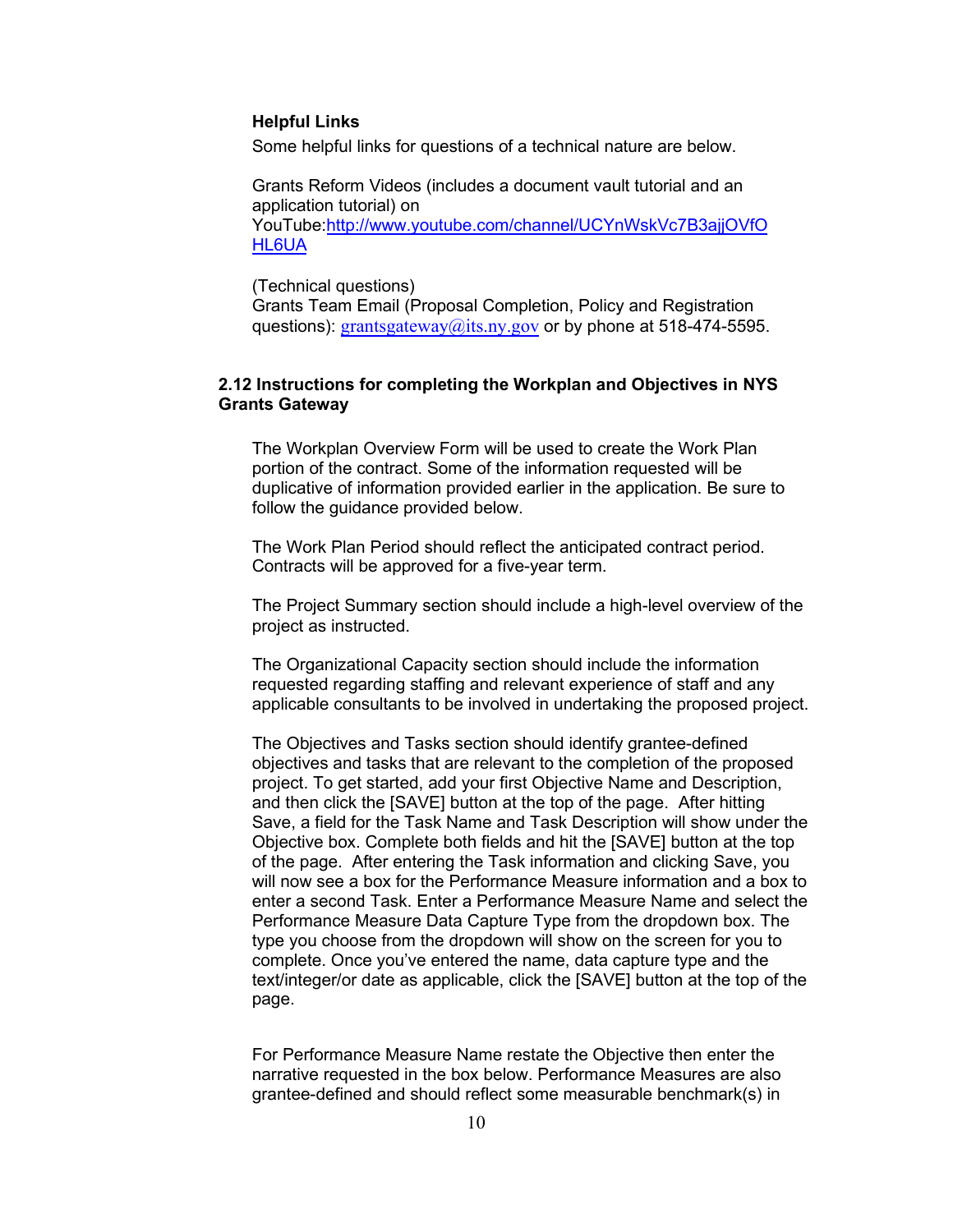order to demonstrate adequate progress within the 18 months of the award date, as required by the RFP. Once entered, click Save. You may continue to add Objectives, Tasks and Performance Measures up to and including the max amount allowed by the state.

The online Workplan is essentially an outline/summary of the work associated with the Project(s) described in the sections above. Please note that if an application is selected for award, the Workplan will be subject to change and can be updated during the contract development/negotiation process.

Applicants should refer to Section 5.2.4 Grantee Defined Workplan of the 'Grantee User Guide' [https://grantsmanagement.ny.gov/grantee](https://grantsmanagement.ny.gov/grantee-documents#vendor-user-manual)[documents#vendor-user-manual](https://grantsmanagement.ny.gov/grantee-documents#vendor-user-manual) for detailed instructions on how to complete the Workplan.

# **3. Administrative Information**

# **3.1 Reserved Rights**

OMH reserves the right to:

- Reject any or all proposals received in response to the RFP that are deemed non-responsive or do not meet the minimum requirements or are determined to be otherwise unacceptable, in the agency's sole discretion;
- Withdraw the RFP at any time, at the agency's sole discretion
- Make an award under the RFP in whole or in part;
- Disqualify an applicant whose conduct and/or proposal fails to conform to the requirements of the RFP;
- Seek clarifications and revisions of proposals for the purposes of assuring a full understanding of the responsiveness to this solicitation requirements;
- Use proposal information obtained through the state's investigation of an applicant's qualifications, experience, ability or financial standing, and any material or information submitted by the applicant in response to the agency's request for clarifying information in the course of evaluation and/or selection under the RFP;
- Prior to the bid opening, direct applicants to submit proposal modifications addressing subsequent RFP amendments;
- Prior to the bid opening, amend the RFP specifications to correct errors or oversight, supply additional information, or extend any of the scheduled dates or requirements and provide notification to potential bidders via the OMH website, Grants Gateway and the New York State (NYS) Contract Reporter;
- Eliminate any non-material specifications that cannot be complied with by all of the prospective applicants;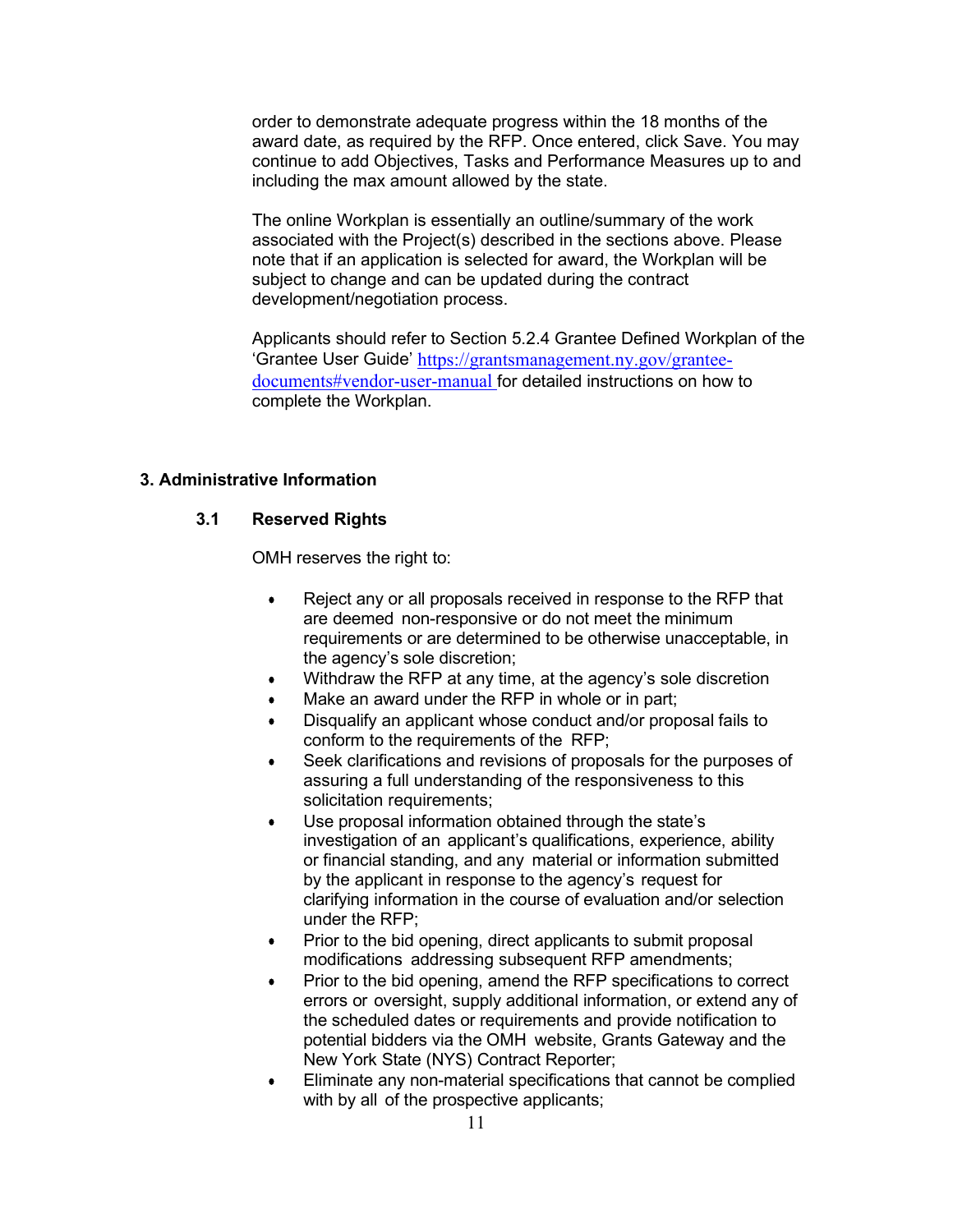- Waive any requirements that are not material;
- Negotiate any aspect of the proposal with the successful applicant in order to ensure that the final agreement meets OMH objectives and is in the best interests of the State;
- Conduct contract negotiations with the next responsible applicant, should the agency be unsuccessful in negotiating with the selected applicant;
- Require clarification at any time during the procurement process and/or require correction of arithmetic or other apparent errors for the purpose of assuring a full and complete understanding of an applicant's proposal and/or to determine an applicant's compliance with the requirements of the solicitation;
- Cancel or modify contracts due to insufficiency of appropriations, cause, convenience, mutual consent, non-responsibility, or a "force majeure".

#### **3.2 Debriefing**

OMH will issue award and non-award notifications to all applicants. Nonawarded applicants may request a debriefing in writing requesting feedback on their own proposal, within 15 business days of the OMH dated letter. OMH will not offer debriefing to providers who are awarded contract. OMH will not offer ranking, statistical, or cost information of other proposals until after the NYS Office of the State Comptroller has approved all awards under this RFP. Written debriefing requests may be sent to the Designated Contact, as defined in Section 2, 2.1.

# **3.3 Protests Related to the Solicitation Process**

Protests based on errors or omissions in the solicitation process, which are or should have been apparent prior to the deadline for receipt of all written questions for this RFP, must be filed prior to the deadline for questions. In the event an applicant files a timely protest based on error or omission in the solicitation process, the Commissioner of OMH or their designee will review such protest and may, as appropriate, issue a written response or addendum to the RFP to be posted on the OMH website in the RFP section. Protests of an award decision must be filed within fifteen (15) business days after the notice of conditional award or five (5) business days from the date of the debriefing. The Commissioner or their designee will review the matter and issue a written decision within twenty (20) business days of receipt of protest.

All protests must be in writing and must clearly and fully state the legal and factual grounds for the protest and include all relevant documentation. The written documentation should clearly state reference to the RFP title and due date. Such protests must be submitted to:

> New York State Office of Mental Health Commissioner Ann Marie T. Sullivan, M.D. 44 Holland Ave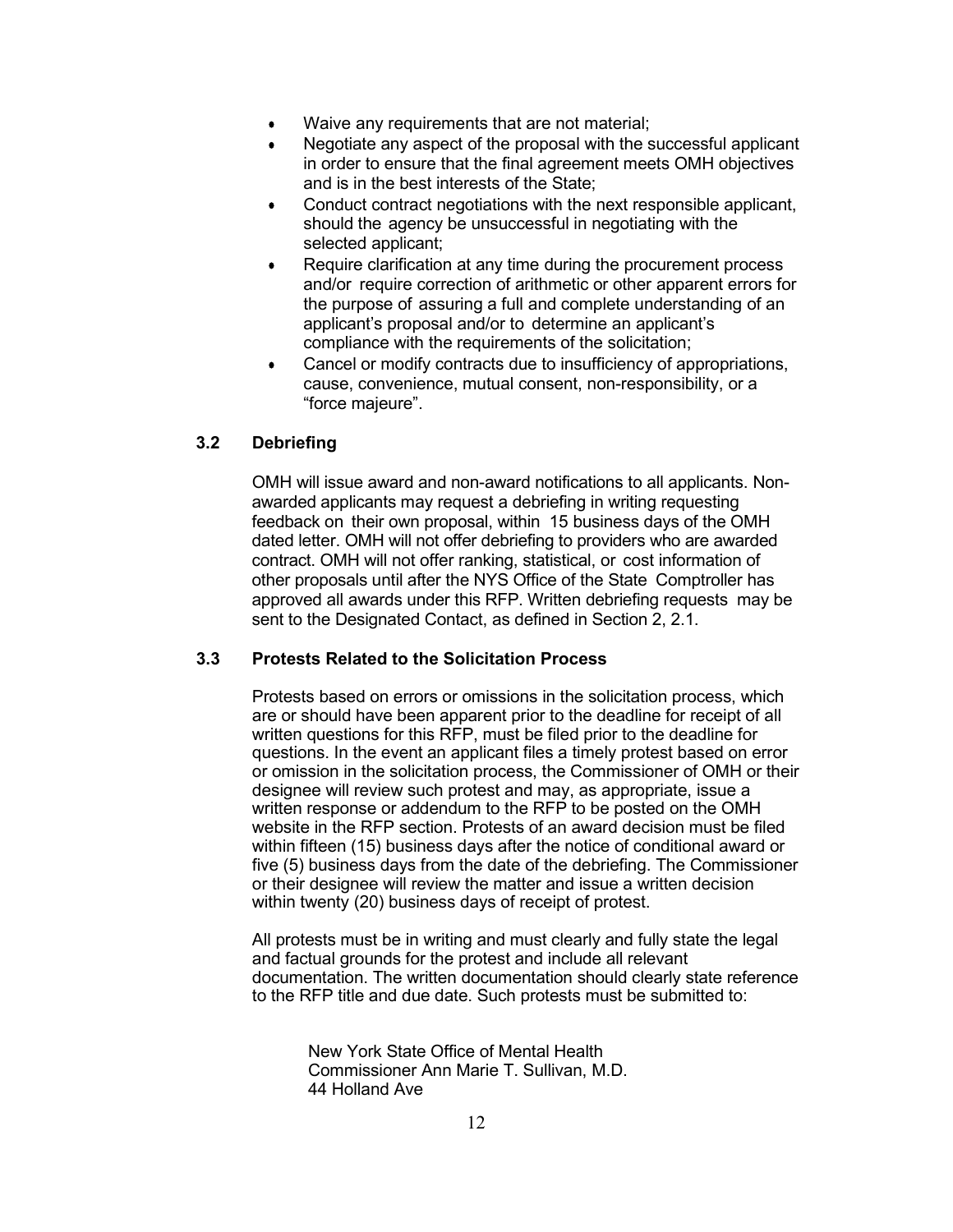Albany, NY 12229

#### **3.4 Term of Contracts**

The contracts awarded in response to this RFP will be for a five-year term. Selected applicants awarded a contract under this RFP will be required to adhere to all terms and conditions in OMH's Master Grant Contract.

#### **3.5 Minority and Women Owned Business Enterprises**

OMH recognizes its obligation to promote opportunities for maximum feasible participation of certified minority and women-owned business enterprises (MWBEs) and the employment of minority group members and women in the performance of OMH contracts. In accordance with New York State Executive Law Article 15-A, OMH hereby establishes a 0% goal for Minority-owned Business Enterprise (MBE) participation, a 0% goal for Women-owned Business Enterprise (WBE) participation, based on the current availability of qualified MWBEs, on any award resulting from this solicitation in excess of \$25,000 for commodities and services or \$100,000 for construction.

With respect to MWBEs, each award recipient must document its good faith efforts to provide meaningful opportunities for participation by MWBEs as subcontractors and suppliers in the performance of the project to be described in each grant disbursement agreement, and must agree that OMH may withhold payment pending receipt of the required MWBE documentation. The directory of MWBEs can be viewed at https:// [ny.newnycontracts.com.](https://ny.newnycontracts.com/) For guidance on how OMH will determine a contractor's "good faith efforts", refer to 5 NYCRR §142.8.

In accordance with 5 NYCRR § 142.13, each award recipient acknowledges that if it is found to have willfully and intentionally failed to comply with the MWBE participation goals set forth herein and in its grant disbursement agreements, such finding constitutes a breach of contract and OMH may withhold payment from the award recipient as liquidated damages.

Such liquidated damages shall be calculated as an amount equaling the difference between: (1) all sums identified for payment to MWBEs had the award recipient achieved the contractual MWBE goals; and (2) all sums paid to MWBEs for work performed or material supplied under the grant disbursement agreement.

By applying, an Applicant agrees to demonstrate its good faith efforts to achieve its goals for the utilization of MWBEs by submitting evidence thereof in such form as OMH shall require. Additionally, an Applicant may be required to submit the following documents and information as evidence of compliance with the foregoing:

A. An MWBE Utilization Plan, which shall be submitted in conjunction with the execution of the grant disbursement agreement except as otherwise authorized by OMH. Any modifications or changes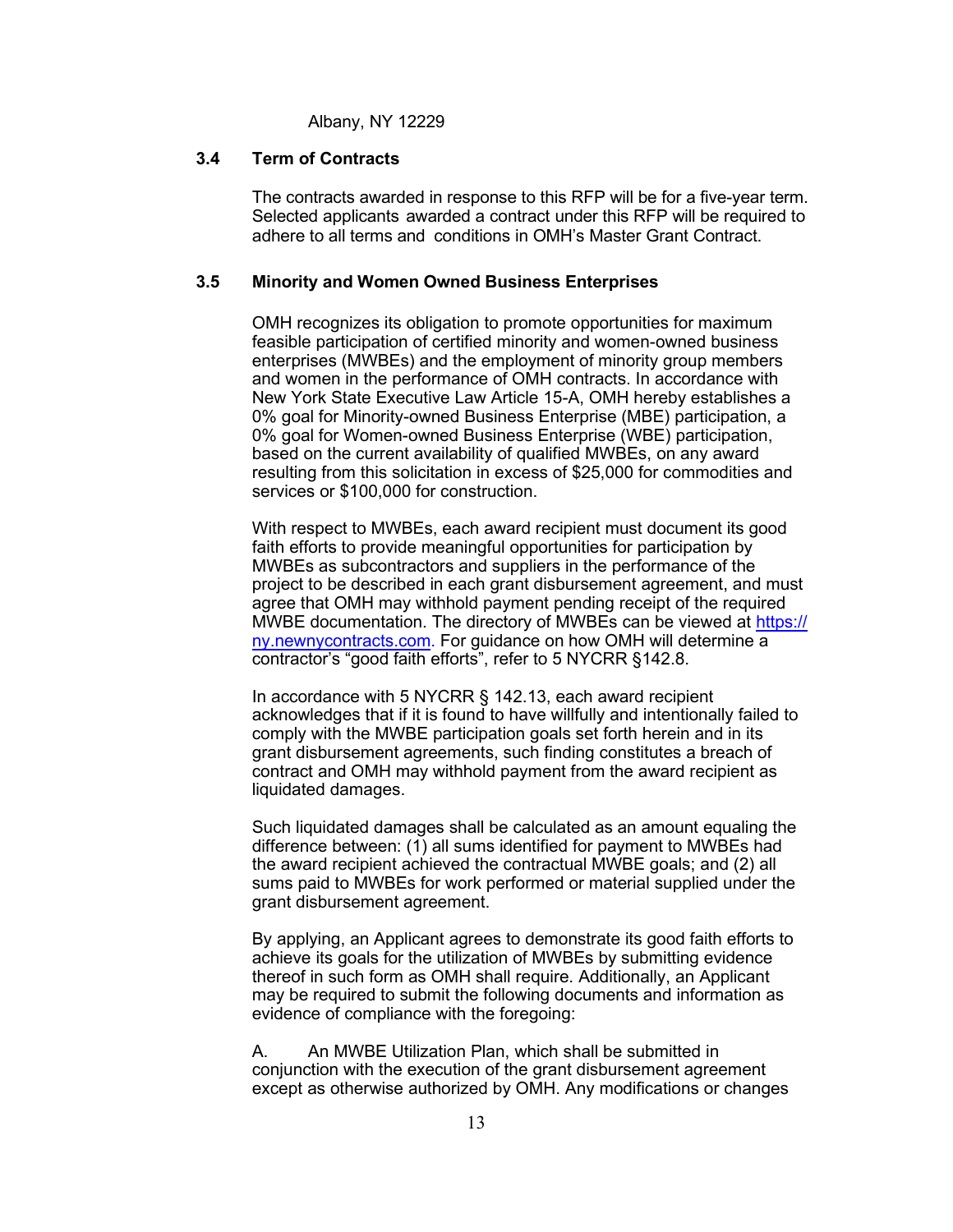to the MWBE Utilization Plan after the execution of the grant disbursement agreement must be reported on a revised MWBE Utilization Plan and submitted to OMH.

OMH will review the submitted MWBE Utilization Plan and advise the award recipient of OMH acceptance or issue a notice of deficiency within 30 days of receipt.

B. If a notice of deficiency is issued, the award recipient will be required to respond to the notice of deficiency within seven (7) business days of receipt by submitting to OMH, a written remedy in response to the notice of deficiency. If the written remedy that is submitted is not timely or is found by OMH to be inadequate, OMH shall notify the award recipient and direct the award recipient to submit within five (5) business days, a request for a partial or total waiver of MWBE participation goals. Failure to file the waiver form in a timely manner may be grounds for disqualification of the bid or proposal.

OMH may refuse to enter into a grant disbursement agreement, or terminate an existing grant disbursement agreement resulting from this solicitation, under the following circumstances:

a. If an award recipient fails to submit a MWBE Utilization Plan; b. If an award recipient fails to submit a written remedy to a notice of deficiency;

c. If an award recipient fails to submit a request for waiver; or, d. If OMH determines that the award recipient has failed to document good faith efforts

The award recipient will be required to attempt to utilize, in good faith, any MBE or WBE identified within its MWBE Utilization Plan, during the performance of the project. Requests for a partial or total waiver of established goal requirements may be made at any time during the term of the project, but must be made no later than prior to the submission of a request for final payment under the grant disbursement agreement.

Each award recipient will be required to submit a Quarterly MWBE Contractor Compliance & Payment Report to OMH over the term of the project, in such form and at such time as OMH shall require, documenting the progress made toward achievement of the MWBE goals established for the project.

#### **3.6 Participation Opportunities for New York State Certified Service-Disabled Veteran Owned Business**

Article 17-B of the New York State Executive Law provides for more meaningful participation in public procurement by certified Service-Disabled Veteran-Owned Business (SDVOB), thereby further integrating such businesses into New York State's economy. OMH recognizes the need to promote the employment of service-disabled veterans and to ensure that certified service-disabled veteran-owned businesses have opportunities for maximum feasible participation in the performance of OMH contracts.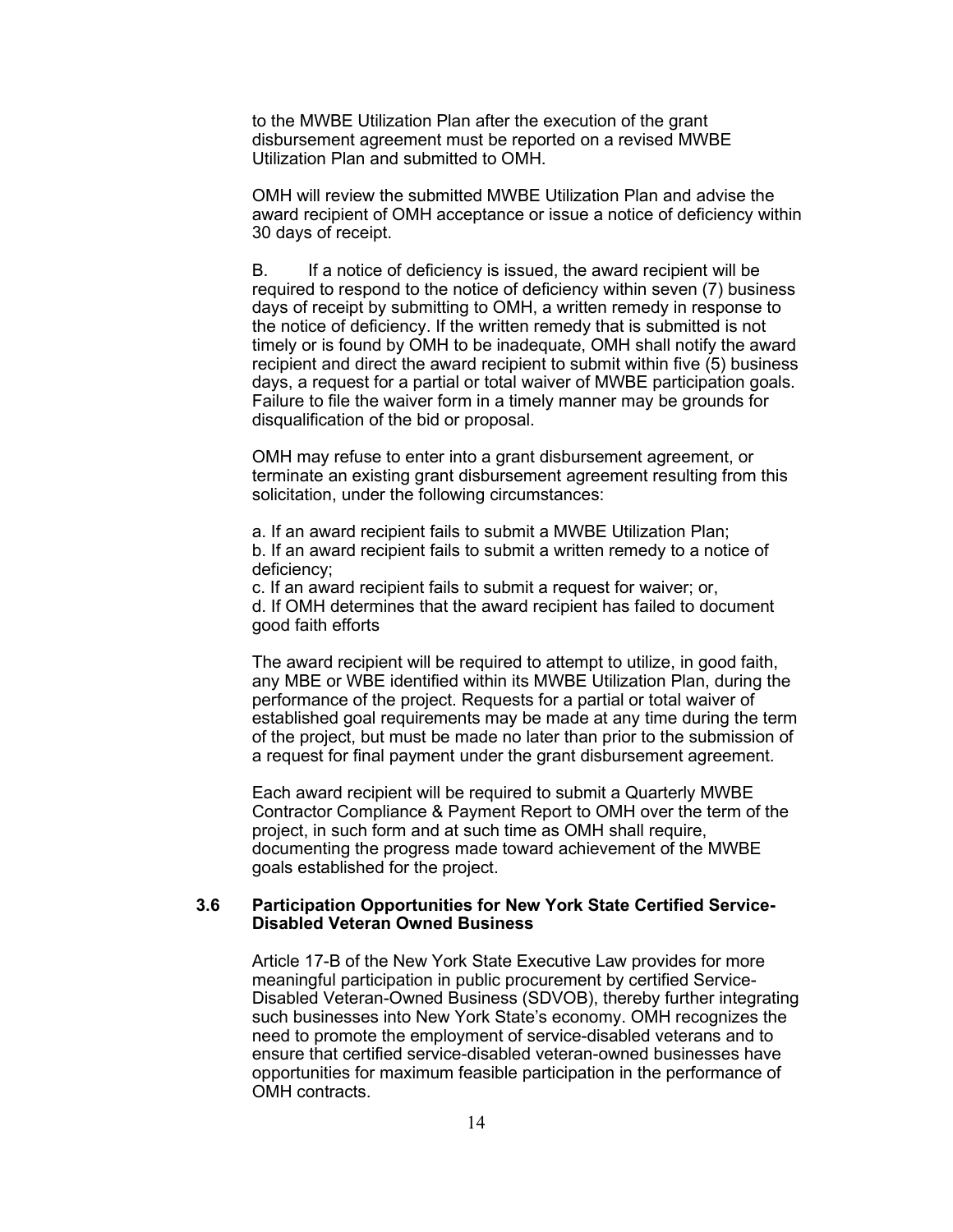In recognition of the service and sacrifices made by service-disabled veterans and in recognition of their economic activity in doing business in New York State, applicants are expected to consider SDVOBs in the fulfillment of the requirements of the Contract. Such participation may be as subcontractors or suppliers, as proteges, or in other partnering or supporting roles.

For purposes of providing meaningful participation by SDVOBs, the Applicant/Contractor would reference the directory of New York State Certified SDVOBs found at [https://ogs.ny.gov/Veterans.](https://ogs.ny.gov/Veterans) Additionally, following any resulting Contract execution, Contractor would be encouraged to contact the Office of General Services' Division of Service-Disabled Veterans' Business Development to discuss additional methods of maximizing participation by SDVOBs on the Contract.

It would be required that "good faith efforts" to provide meaningful participation by SDVOBs as subcontractors or suppliers in the performance of a resulting awarded Contract as documented.

# **3.7 Equal Opportunity Employment**

By submission of a bid or proposal in response to this solicitation, the Applicant/Contractor agrees with all terms and conditions of Master Contract for Grants, Section IV(J) – Standard Clauses for All New York State Contracts including Clause 12 – Equal Employment Opportunities for Minorities and Women. The Contractor is required to ensure that it and any subcontractors awarded a subcontract over \$25,000 for the construction, demolition, replacement, major repair, renovation, planning or design of real property and improvements thereon (the "Work"), except where the Work is for the beneficial use of the Contractor, undertake or continue programs to ensure that minority group members and women are afforded equal employment opportunities without discrimination because of race, creed, color, national origin, sex, age, disability or marital status. For these purposes, equal opportunity shall apply in the areas of recruitment, employment, job assignment, promotion, upgrading, demotion, transfer, layoff, termination, and rates of pay or other forms of compensation. This requirement does not apply to (i) work, goods, or services unrelated to the Contract; or (ii) employment outside New York State.

The Applicant will be required to submit a Minority and Women-Owned Business Enterprises and Equal Opportunity Policy Statement, o the State Contracting Agency with their bid or proposal. To ensure compliance with this Section, the Applicant will be required to submit with the bid or proposal an Equal Opportunity Staffing Plan (Form # to be supplied during contracting process) identifying the anticipated work force to be utilized on the Contract. If awarded a Contract, Contractor shall submit a Workforce Utilization Report, in such format as shall be required by the Contracting State Agency on a monthly or quarterly basis during the term of the contract. Further, pursuant to Article 15 of the Executive Law (the "Human Rights Law"), all other State and Federal statutory and constitutional and non-discrimination provisions, the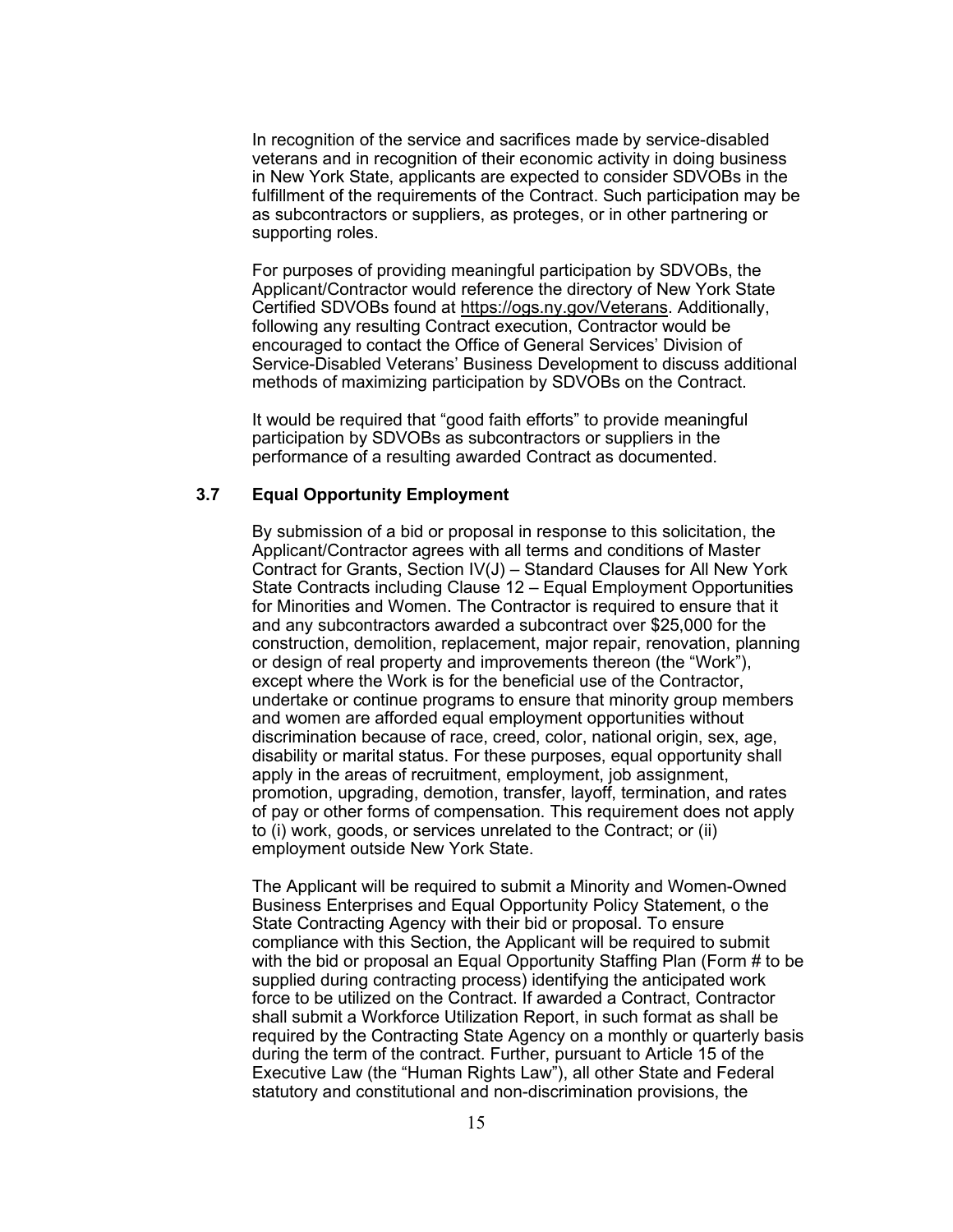Contractor and sub-contractors will not discriminate against any employee or applicant for employment status because of race, creed (religion), color, sex, national origin, sexual orientation, military status, age, disability, predisposing genetic characteristic, marital status, or domestic violence victim status, and shall also follow the requirements of the Human Rights Law with regard to non-discrimination on the basis of prior criminal conviction and prior arrest. Please Note: Failure to comply with the foregoing requirements may result in a finding of nonresponsiveness, non-responsibility and/or a breach of the Contract, leading to the withholding of funds, suspension or termination of the Contract or such other actions or enforcement proceedings as allowed by the Contract.

#### **3.8 Sexual Harassment Prevention Certification**

State Finance Law §139-I requires applicants on state procurements to certify that they have a written policy addressing sexual harassment prevention in the workplace and provide annual sexual harassment training (that meets the Department of Labor's model policy and training standards) to all its employees. Bids that do not contain the certification may not be considered for award; provided however, that if the applicant cannot make the certification, the applicant may provide a statement with their bid detailing the reasons why the certification cannot be made. A template certification document is being provided as part of this RFP. Applicants must complete and return the certification with their bid, or provide a statement detailing why the certification cannot be made.

#### **3.9 Bid Response**

Neither the State of New York or OMH shall be responsible for the costs or expenses incurred by the applicant in preparation or presentation of the bid proposal.

#### **3.10 Acceptance of Terms and Conditions**

A bid, in order to be responsive to this solicitation, must satisfy the specifications set forth in this RFP. A detailed description of this format and content requirements is presented in Section 2, 2.11 of this RFP.

#### **3.11 Freedom of Information Requirements**

All proposals submitted for OMH's consideration will be held in confidence. However, the resulting contract is subject to New York State Freedom of Information Law (FOIL). Therefore, if an applicant believes that any information in its bid constitutes a trade secret or should otherwise be treated as confidential and wishes such information not be disclosed if requested, pursuant to FOIL (Article 6 of Public Officer's Law), the applicant must submit with its bid, a separate letter specifically identifying the page number(s), line(s), or other appropriate designation(s) containing such information explaining in detail why such information is a trade secret and formally requesting that such information be kept confidential. Failure by an applicant to submit such a letter with its bid identifying trade secrets will constitute a waiver by the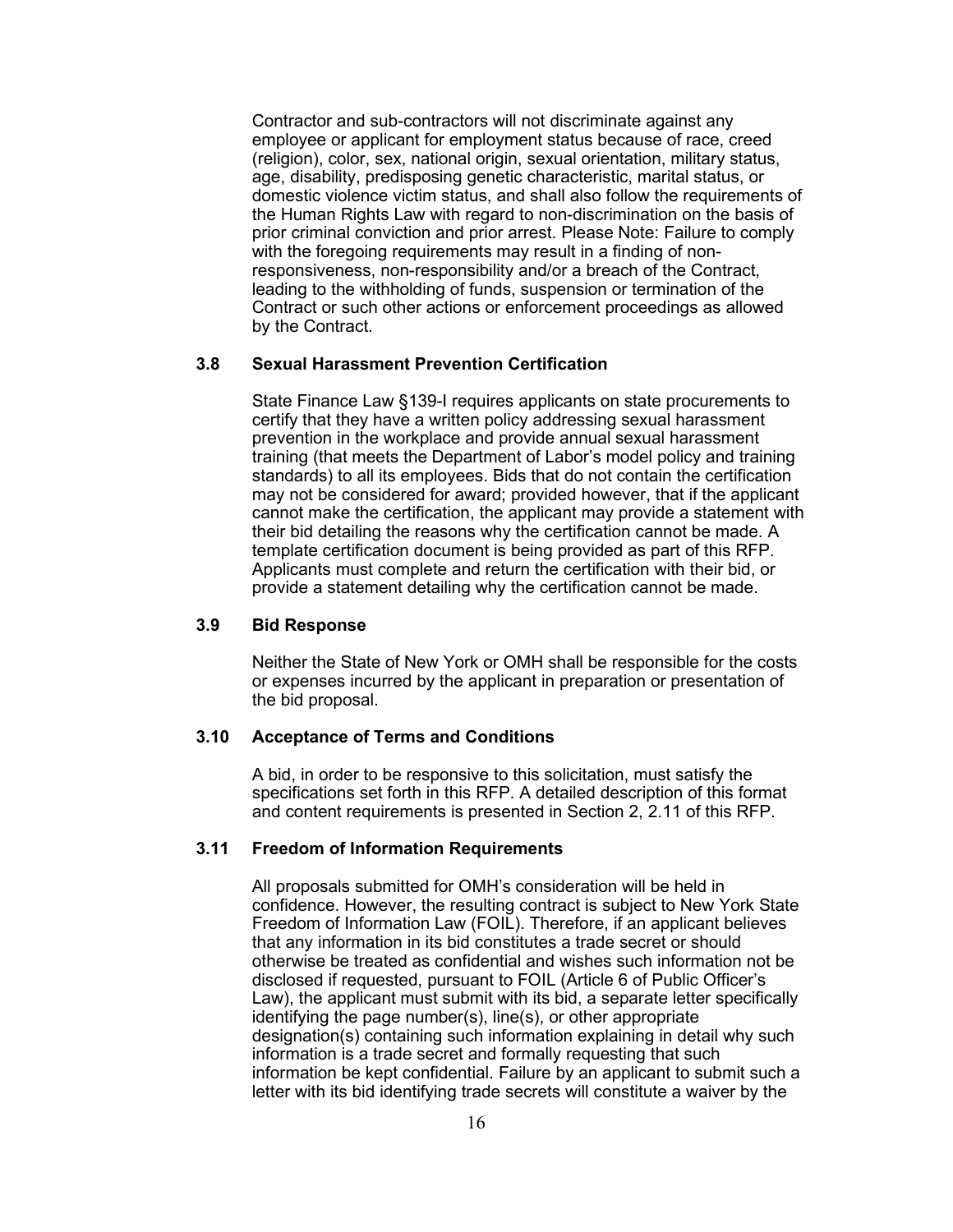applicant of any rights it may have under Section 89(5) of the Public Officers Law relating to the protection of trade secrets. The proprietary nature of the information designated confidential by the applicant may be subject to disclosure if ordered by a court of competent jurisdiction. A request that an entire bid be kept confidential is not advisable since a bid cannot reasonably consist of all data subject to a FOIL proprietary status.

#### **3.12 NYS and OMH Policies**

The applicant/contractor must agree to comply with all applicable New York State and OMH policies, procedures, regulations, and directives throughout the Term of the contract.

#### **4. Evaluation Factors and Awards**

#### **4.1 Evaluation Criteria**

All proposals will be rated and ranked in order of highest score based on an evaluation of each applicant's written submission.

The Evaluation will apply points in the following categories as defined in Section 5 , 5 , 3 C :

| <b>Technical Evaluation</b>                                  | <b>Maximum Points</b> |
|--------------------------------------------------------------|-----------------------|
| Summary                                                      | 5                     |
| Project Narrative: Population to be Served/Statement of Need | 10                    |
| Project Narrative: Proposed Program/Approach                 | 25                    |
| Project Narrative: Organization and Staffing                 | 15                    |
| Project Narrative: Implementation                            | 25                    |
| <b>Total Technical Score</b>                                 | 80                    |
| <b>Financial Assessment</b>                                  | 20                    |
| <b>Total Proposal Points</b>                                 | 100 Points            |

For a detailed description of evaluation criteria for the Technical Evaluation and the Financial Assessment components, see Section 4, 4.2.

#### **4.2 Method for Evaluating Proposals**

Designated staff will review each proposal for completeness and verify that all eligibility criteria are met. A complete proposal shall include all required components as described in Section 2, 2.11. If a proposal is not complete or does not meet the basic eligibility and participation standards as outlined in Section 2, 2.5, the proposal will be eliminated from further review. The agency will be notified of the rejection of its proposal within 10 working days of the proposal due date.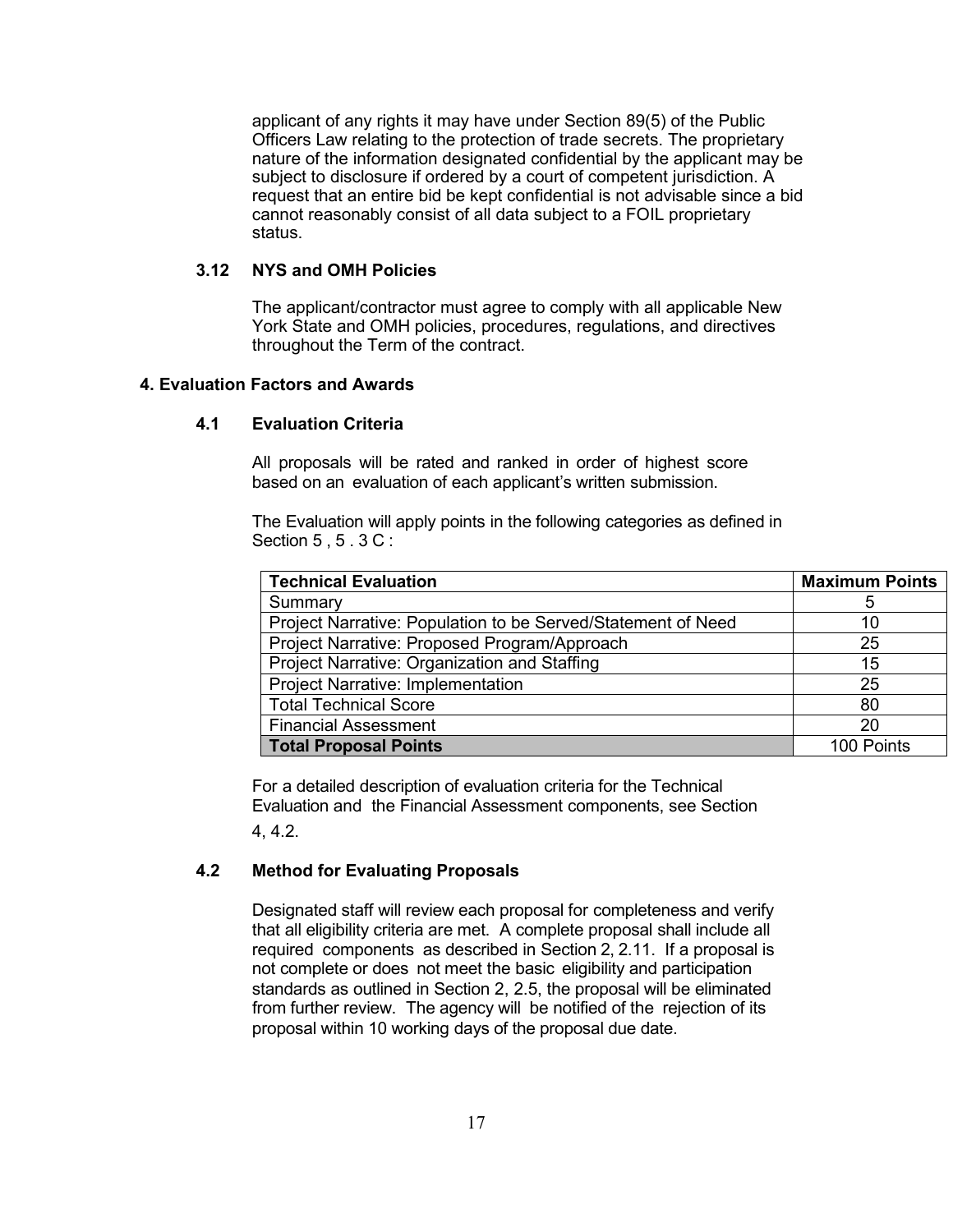#### **The evaluation of proposals will be conducted in two parts: Financial Assessment and Technical Evaluation.**

The Technical Evaluation Committee, consisting of at least three technical evaluators, will independently review the technical portion of each proposal and compute a technical score. The Technical Evaluation Committee may then meet to discuss the basis of those ratings. Following the discussion, evaluators may independently revise their original score in any section. A financial score will be computed separately based on the operating budget and budget narrative submitted. Once completed, final Technical Evaluation scores will be calculated and averaged, and then added to the final Financial Assessment to arrive at a final Total score.

- Any proposal receiving a Total Score of less than 70 will be eliminated from further consideration.
- If necessary, to break a tie, the proposal with the highest score in the "Proposed Program Approach" component of Project Narrative (Section 5, 5.3.C.2 ) will be selected.

#### **4.3 Process for Awarding Contracts**

#### **4.3.1 Initial Awards and Allocations**

Proposals will be ranked, and a minimum of six awards (within the available funding) will be made to the applicants with the highest score to assume the operation of the "Partnership to Support Aging in Place in Communities Severely Impacted by COVID-19" Geriatric Demonstration.

#### **4.3.2 Contract Termination and Reassignment**

There are a number of factors that may result in the contract being reassigned. This includes, but is not limited to, failure to meet start-up milestones or poor performance outcomes. A contractor will be provided notification if there is need for reassignment.

To reassign the contract, OMH will go to the next highest ranked proposal. If there are no agencies left with a passing score, OMH will go to the top of the list and work its way down the list to reassign the contract. OMH reserves the right to contact and offer an award, in order of ranked score to the other applicants.

## **4.4 Award Notification**

At the conclusion of the procurement, notification will be sent to successful and non-successful applicants. All awards are subject to approval by the NYS Attorney General and the Office of the State Comptroller before a contract can be finalized.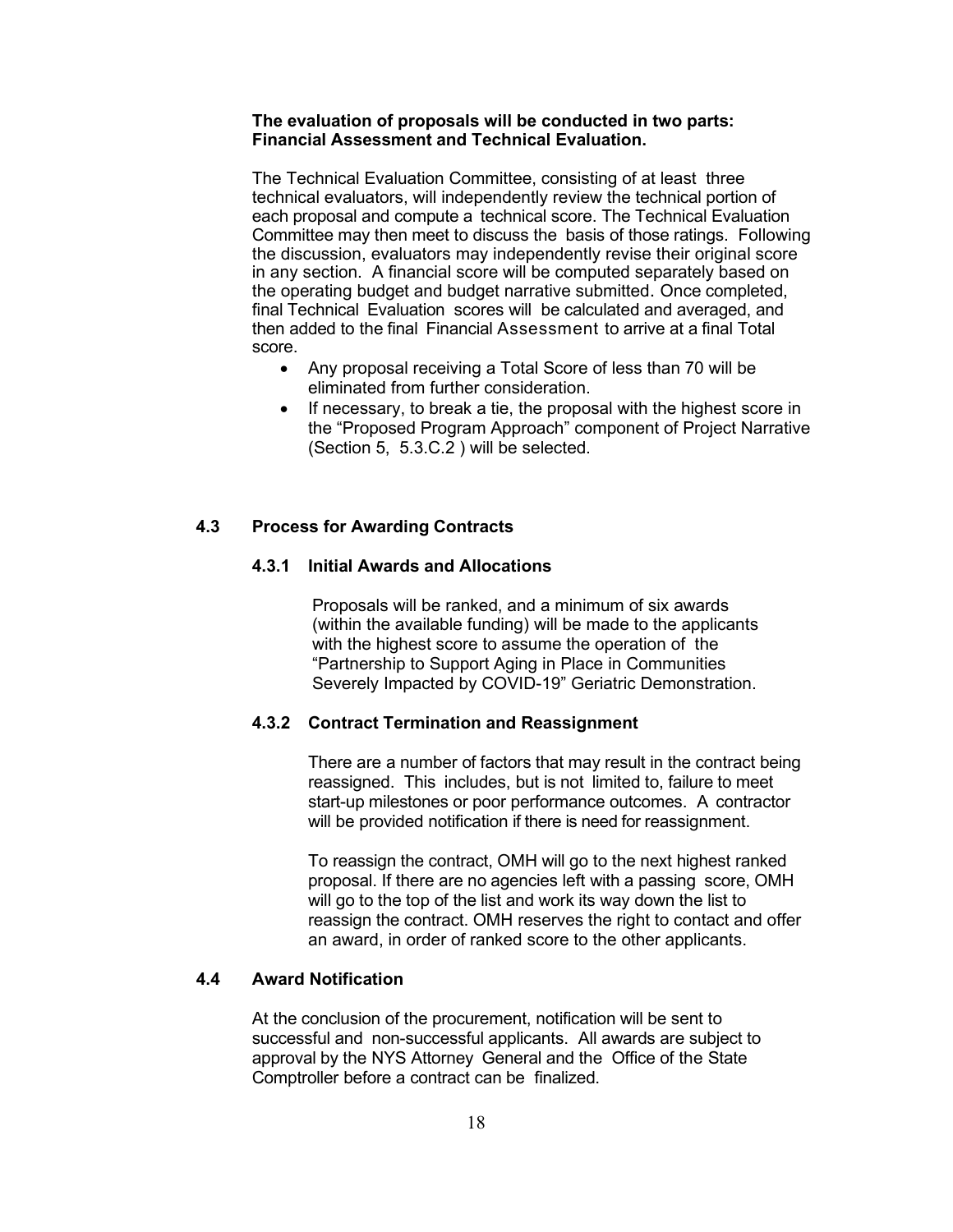OMH reserves the right to conduct a readiness review of the selected applicant prior to the execution of the contract. The purpose of this review is to verify that the applicant is able to comply with all participation standards and meets the conditions detailed in its proposal.

#### **5. Scope of Work**

#### **5.1 Introduction**

The COVID-19 public health crisis has highlighted the severe impact of health care disparities and the social determinants of health (SDOH) on underserved racial and ethnic minorities and other vulnerable populations. The U.S. Department of Health and Human Services (DHHS), Office of Disease Prevention and Health Promotion, defines the social determinants of health as "the conditions in communities where people are born, live, learn, work, play, worship and age, that affect a wide range of health, functioning and quality of life outcomes and risks". Vulnerable populations as defined by the U. S. DHHS include the following groups: older adults, individuals with chronic health conditions (including behavioral health conditions), racial and ethnic minorities, socioeconomically disadvantaged groups, individuals with disabilities and groups experiencing housing instability, social isolation and the stigma associated with these life circumstances. Vulnerable, marginalized populations often experience reduced access to quality health care and preventive care, including vaccinations for life threatening respiratory illness like flu, pneumonia, and COVID-19.

Older adults are among these vulnerable and underserved groups and are one of the fastest growing demographics in the Nation and the State. While many are not currently receiving behavioral health services, many older adults are at risk of developing mental disorders as well as other health conditions such as heart disease, diabetes, and hearing loss. The U.S. Center for Disease Control (CDC) estimates that 20% of people over the age of 55 experience some type of behavioral health issue, including substance use disorders and serious mental illness. In addition, many older adults experience undiagnosed but clinically significant levels of anxiety and depression, contributing to social isolation and loneliness, which is highly correlated to suicide among older adults. These numbers are projected to increase as older individuals begin to experience increased social isolation, anxiety and depressed mood related the COVID-19 pandemic.

As people living with mental health and substance use challenges experience the aging process, they are at an increased risk compared to the general population for chronic medical conditions such as cardiovascular disease, metabolic syndrome/diabetes, obesity and often have a much higher prevalence of tobacco use. These physical, behavioral health and social conditions have a significant impact on an individual's ability to age successfully in community settings, and put them at increased risk for premature institutionalization and negative health outcomes, including premature death.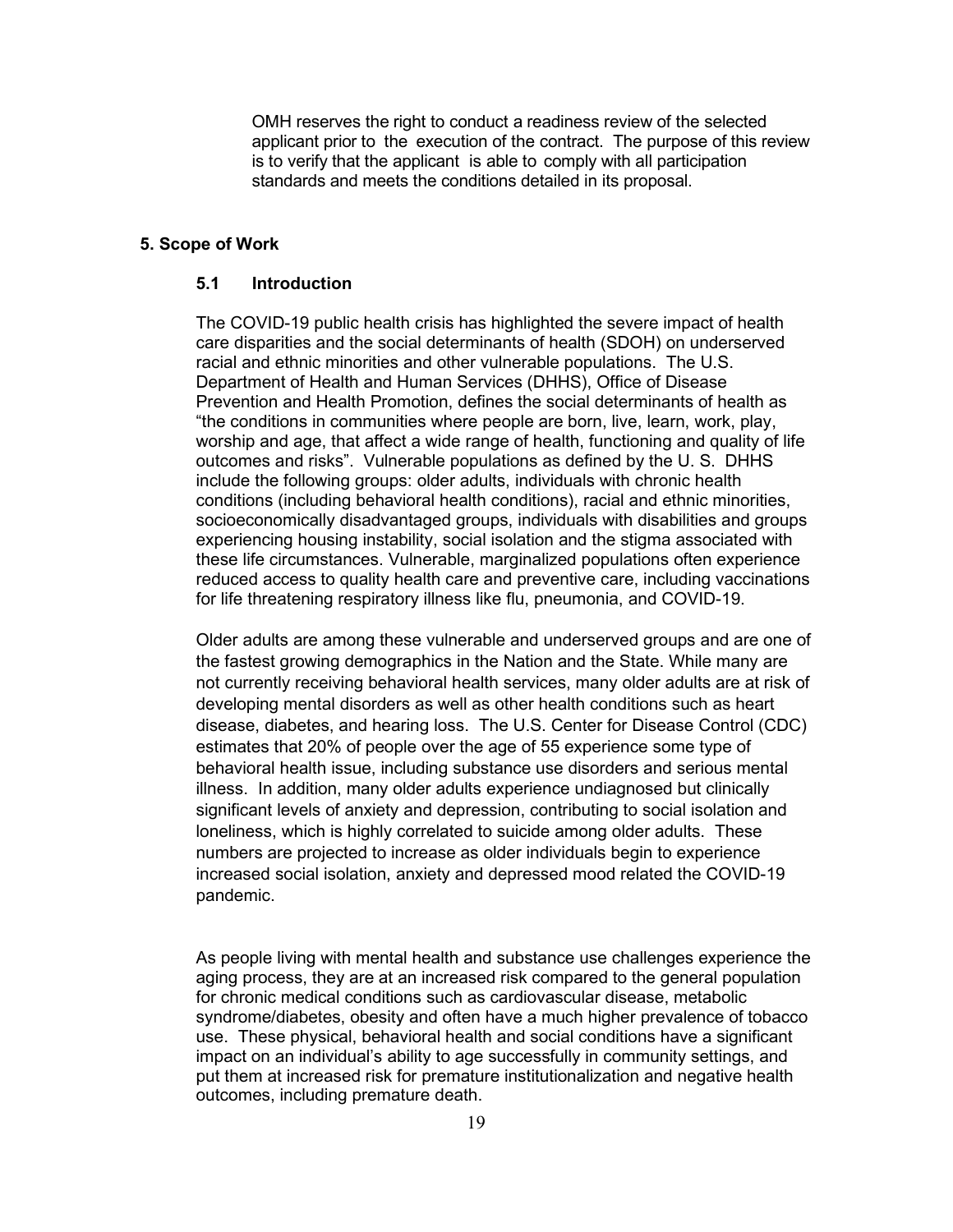The COVID-19 pandemic has disproportionately affected these groups and their communities, and placed the most vulnerable and underserved groups at even greater risk of negative health outcomes. The impact of the COVID-19 pandemic will have long lasting, population-wide effects on the physical health, mental health and substance use and recovery needs of individuals and communities. In compliance with Governor's Executive Order 190, and in alignment with the New York State Prevention Agenda, this new round of Geriatric Service Demonstration Program grants will work to improve health outcomes and reduce disparities experienced by racial, ethnic, disability and disadvantaged groups by providing support for individuals to age in place in the communities of their choice.

# **5.2 Objectives and Responsibilities**

As noted in Section 1, 1.1, the purpose of the "Partnership to Support Aging in Place in Communities Severely Impacted by COVID-19" Geriatric Demonstration Project is to assist adults, age 55 and older, to age in place in the community settings of their choice by providing services and supports to address their unmet behavioral health, physical health and social support needs. A primary focus of this RFP will be to serve individuals living in communities that have been severely impacted by COVID-19.

#### **5.2A Program Requirements**

Each "Partnership" Program is required to:

#### **1. Create a partnership of providers from three core service areas**:

(a) Core service areas are defined as Mental Health services, Substance use Services and Supports and Aging services, and "The Partnership" will address the unmet needs of older adults for these services. The primary applicant must be licensed by OMH to provide outpatient mental health services, and will be a participating provider in this partnership and be responsible for its leadership. There is no specific limit to the number of service providers that may constitute an effective, working local partnership, but there must be at least one provider from each of the three core service areas. "The Partnership" member responsibilities include significant commitment and involvement in planning, implementation, and oversight of the program during the five-year grant period. To ensure success, applicants will need to create effective collaborative partnerships, and should choose partners that are committed, reliable, fiscally sound and with demonstrated expertise in serving the target population.

(b) "The Partnership" members will be responsible for negotiating any financial arrangements for services between the member partners and indicating these arrangements in the required budget formats – the Operating Budget Form and the Budget Narrative Form (Appendix B and B1) (See Section 5.3.D).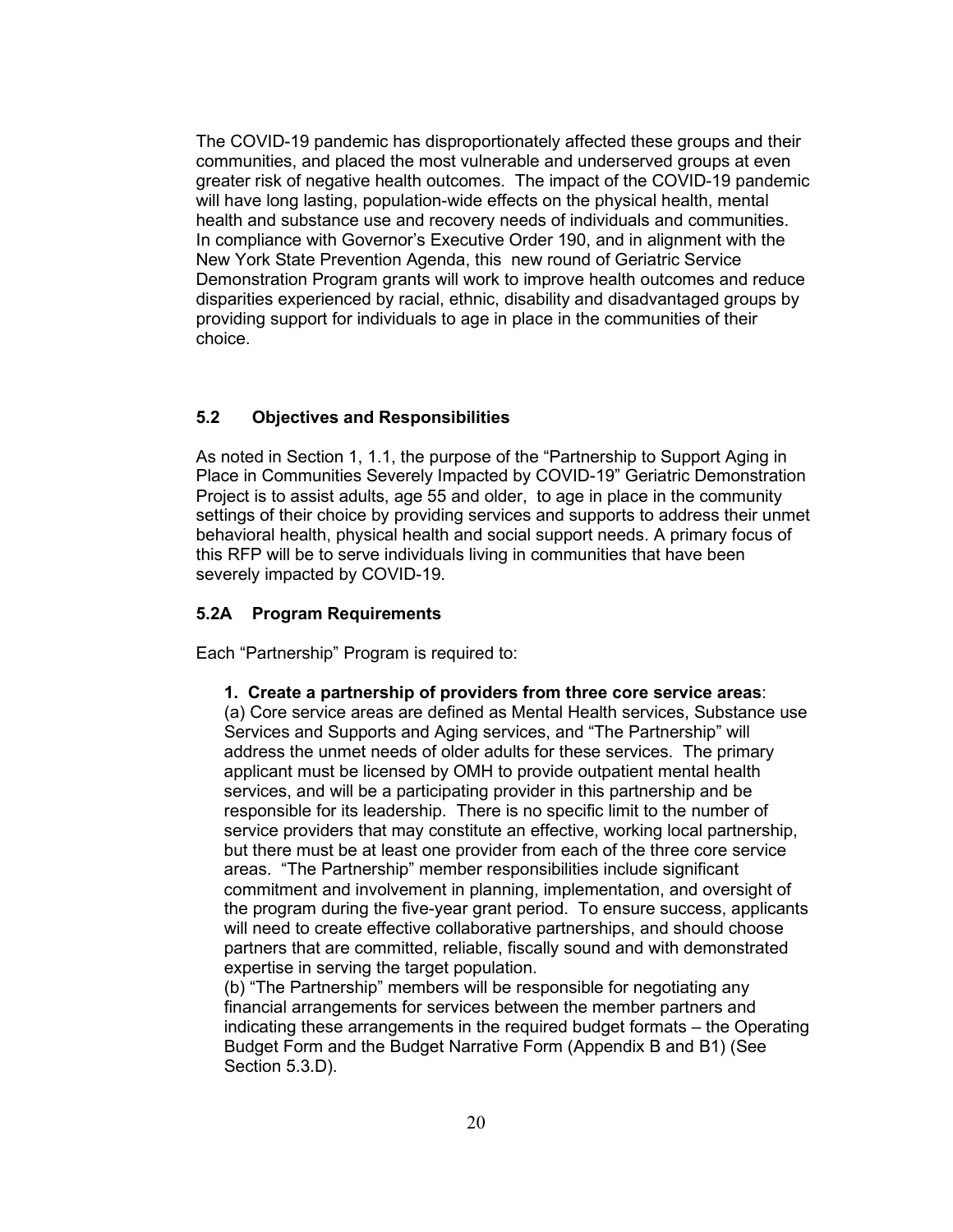#### **2. Identify and serve the Target Population:**

Applicants must choose from the target populations identified in Section 1, 1.2 and clearly demonstrate how they will serve that specific population. Applicants will complete an in-depth community needs analysis to include identification of the population to be served, and the barriers and challenges to aging in place in that community. The proposal must identify how the applicant agency and its partners will develop the capacity to support aging in place by addressing the following concerns for the target population: improving access to behavioral health and physical health services, improving wellness and supporting chronic disease management; improving environmental safety and housing security; reducing social isolation and loneliness; and assisting with system navigation and advocacy in the physical health, behavioral health and entitlement/benefit systems.

#### **3. Provide Mobile Outreach and Off-Site Services:**

To identify at-risk older adults in the community who are not connected to the service delivery system and those who encounter difficulties accessing needed services, "The Partnership" program must develop and utilize substantial mobile outreach and off-site services capacity. Mobile outreach and off-site services will be used to engage the identified target population, to assess their unmet needs for behavioral health, physical health and aging services, as well as unmet needs related to areas such as cognition, social isolation, self-neglect, abuse, housing, financial resources/benefits, and legal issues. Based on the assessment, an individualized care plan will be developed to address identified concerns and high levels of need, and until planned services are in place, "The Partnership" must be able to provide interim client care and care coordination services.

**4. Provide Behavioral Health Services:** The "Partnership" must be able to screen and assess individuals for services, and provide appropriate services for both mental health and substance use treatment needs. The requirement for this array of services can be met through the primary applicant in partnership with the OASAS licensed provider, or by a New York State licensed provider of Integrated Outpatient Services (IOS) as primary applicant if licensed to provide both mental health and substance use services. (See "Integrated Outpatient Services" OMH-licensed providers (14 NYCRR Part 598), OASAS-licensed providers (14 NYCRR Part 825) Initial outreach and screening will be provided in the community directly through "The Partnership". Providers will use behavioral health screening and assessment instruments appropriate for the older adult population– such as the Patient Health Questionnaire-9 (PHQ-9) for depression, the Generalized Anxiety Disorder-7 (GAD-7) for anxiety, and the Alcohol Use Disorders Identification Test-C (AUDIT-C) for hazardous drinking and alcohol use disorders, (and any others identified by OMH, AAA or OASAS) – must be used, followed by a more comprehensive assessment for those who screen positive. Following the comprehensive assessment, behavioral health treatment services, when indicated, may include appropriate brief or longerterm counseling, pharmacological, or psychotherapeutic interventions that address identified behavioral health symptoms and diagnosed mental health and substance use disorders.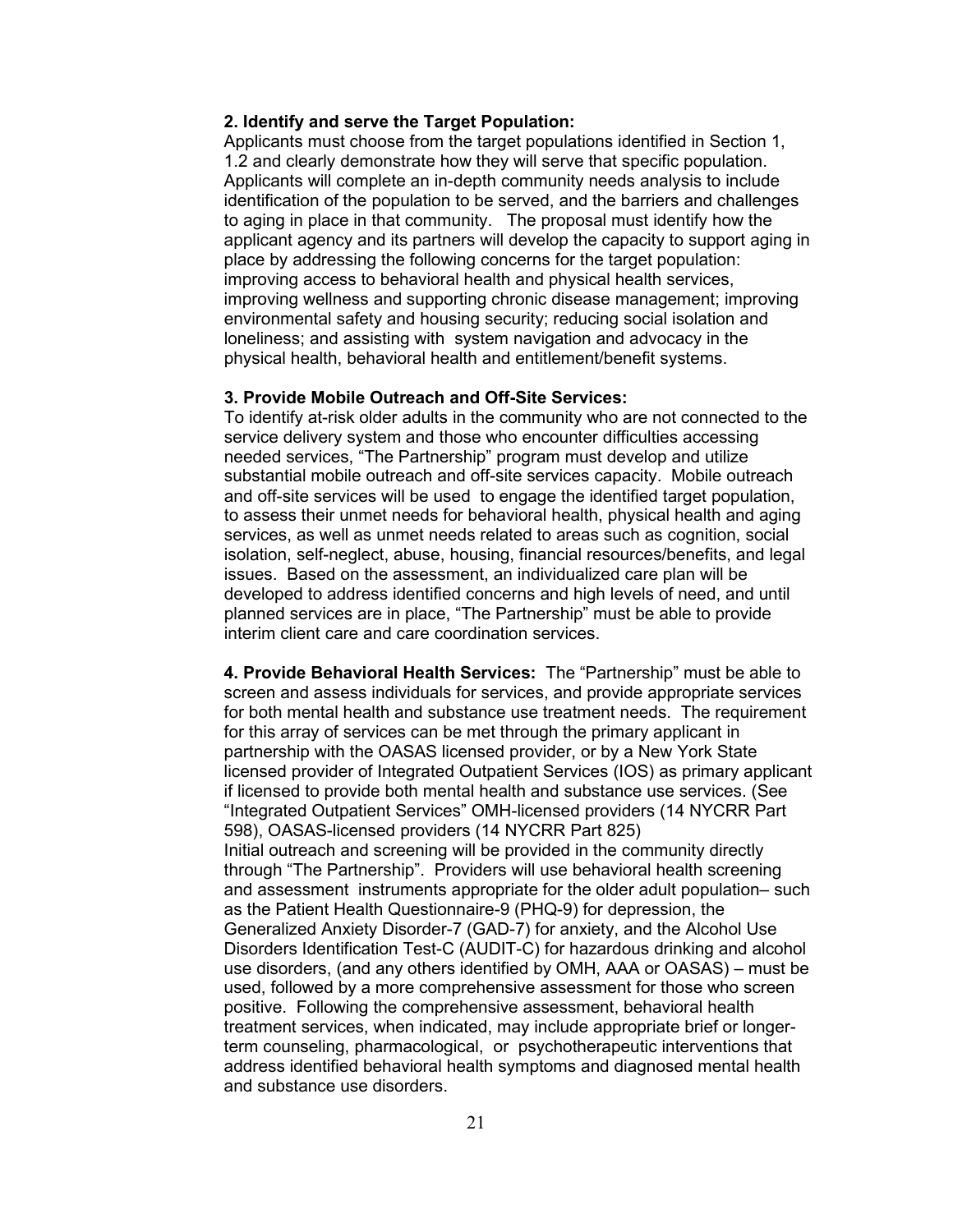**5. Access Aging Services through formal partnership with local Area Agency on Aging (AAA):** Aging Services include home and communitybased, non-medical, aging support services administered by the local Office for the Aging AAA to meet the needs of older adults. These services include but are not limited to: personal care to assist with daily living activities; transportation to needed medical appointments, community services and activities; home modification to ensure a safe and adequate living environment; help with everyday tasks; home delivered meals; nutrition counseling and education; Healthy Aging education, Caregiver services, benefits and application assistance; social adult day services; and senior center programming, including access to Virtual Senior Centers as available. The Comprehensive Assessment for Aging Network Community-Based Long-Term Care Services (COMPASS) tool is commonly used to determine the need for these services.

**6. Develop capacity or access existing Peer Services. "**The Partnership" will develop capacity to provide, or access existing peer services to support outreach and engagement in services, enhance community integration and reduce social isolation. These services may be provided by OMH Certified Peer Specialists (CPS), OASAS Certified Recovery Peer Advocates (CRPA), or Certified Older Adult Peers (COAP) services, and may also include community health workers, peer navigator services, or community-based organization volunteer services.

**7. Utilize Technology to increase access to services and support**

**outreach:** "The Partnership" program must utilize technology to increase outreach and improve access and participation in care. Examples of technology may include, but are not limited to, a variety of telehealth and telecare options, mobile technologies, audio, video and "smart" technologies, access to Virtual Senior Centers, electronic health monitoring devices and other technological innovations.

*The following definitions may apply, telecare refers to telecommunications technology that allows individuals to stay safe and independent in their own homes, helping to manage a wide range of risks associated with independent living; telemedicine refers to telecommunications technology that allows the provision of health care services and education over a distance, including video consultations with specialists and remote evaluations and diagnoses; and Telemental health is defined as the use of electronic information and communication technologies by telehealth practitioners to provide mental health services at a distance. Such services do not include an electronic mail message, text message, or facsimile transmission between a provider and a recipient, or a consultation between two professionals or clinical staff.*

[http://www.omh.ny.gov/omhweb/clinic\\_restructuring/telepsychiatry.html.](http://www.omh.ny.gov/omhweb/clinic_restructuring/telepsychiatry.html)

#### **8. Use grant budgeted wrap around funding to support aging in place:**

The program will allocate budget funding to provide wrap around purchases to support aging in place as needed. "The Partnership" will develop a process to assess aging in place needs and determine most appropriate intervention to be implemented through the use of wrap around funding.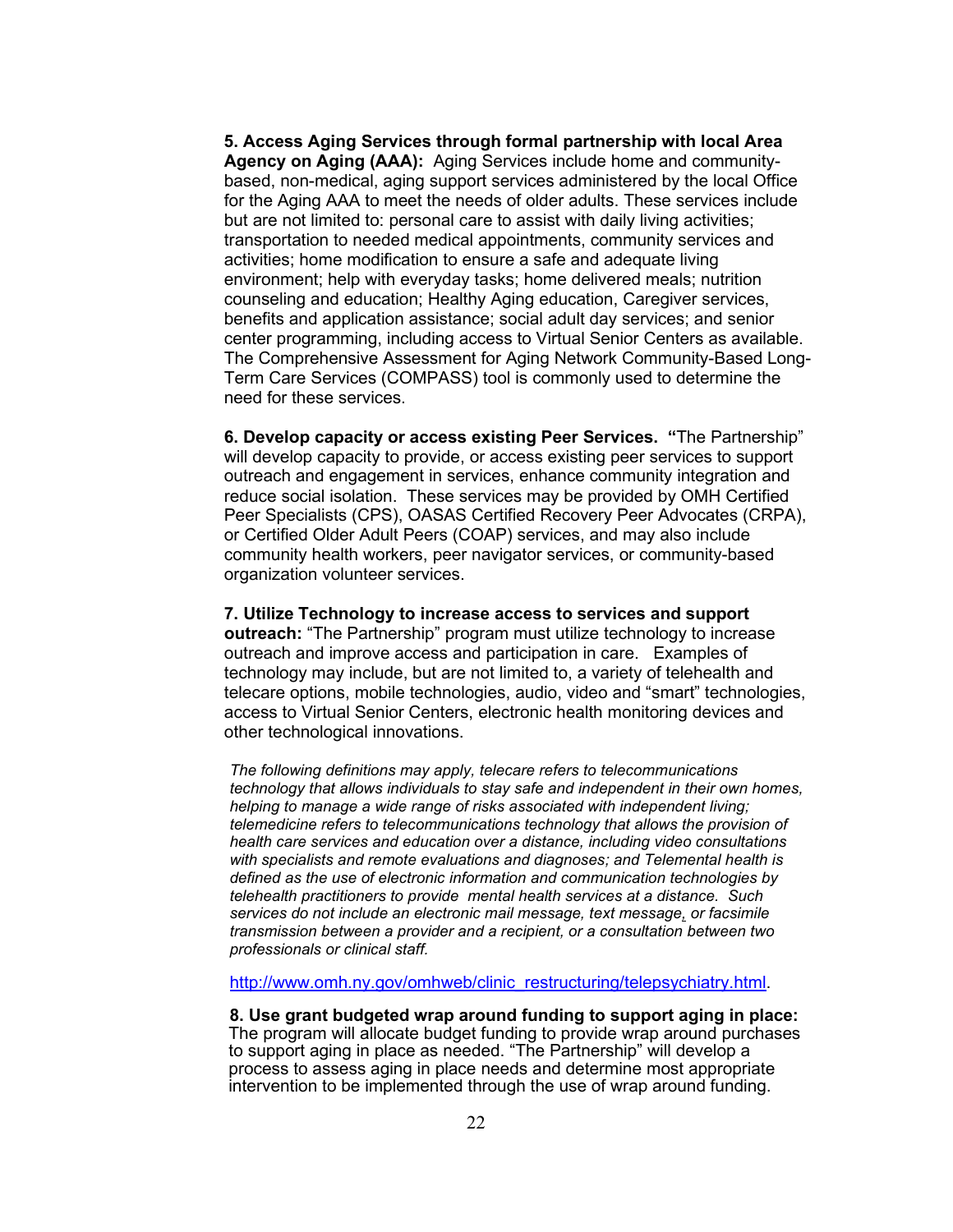Examples may include, but are not limited to: minor home modifications to improve safety and security, payments for home care services not eligible under current coverage, increasing access to technology (e.g. devices or equipment, Wi-Fi/internet access, technology literacy training) and other flexible supports to assist an individual to remain in the community.

# **5.2B Cultural Considerations**

Each "Partnership" Program is required to utilize knowledge, information, and data from and about individuals, families, communities, and groups in the geographic area to be served to address issues of age, race, ethnicity, culture, language, sexual orientation, disability, literacy, and gender in the target population. The information should be used to adapt clinical standards and practices, skills, service approaches, techniques, and outreach to support the beliefs, values, preferences, and life circumstances of diverse cultural communities represented by individuals who receive services.

# **5.2C Core Implementation Team**

Successful applicants are required to establish a Core Implementation Team to inform and support the work of the local services partnership. These partnership responsibilities include significant collaborative commitment to and involvement in planning, implementing, and overseeing the program during the five-year grant period. The team is to be composed of the applicant and the other core services providers and is to include, at minimum, (1) members of senior management with the authority to make decisions and (2) staff with on-the-ground knowledge and supervisory experience.

# **5.2D Geriatric Technical Assistance Center**

Successful applicants are required to engage, along with other grantees, in the programmatic and fiscal technical assistance offerings of a Geriatric Technical Assistance Center (GTAC), which typically include introductory calls with senior leadership, in-person or virtual site visits, monthly individual program coaching calls, group calls to provide direct information and facilitate communication among grantees, monthly webinars, and three yearly in-person or virtual Learning Community meetings that if in-person, involve travel for 3-6 staff to Albany, New York. Expenses associated with such travel should be considered when budgeting.

# **5.2E Data**

Successful applicants are required to collect, manage, and report a set of program performance measures to OMH. Of particular importance is data that can be used to measure change, which is necessary to confirm improvement in individual client health and demonstrate positive program outcomes. This will, at a minimum, entail the initial administration of specified screens, questions or assessments and follow-up screening or assessments at prescribed intervals. Data produced by grantees in connection with their responsibilities under the grant shall belong to OMH but may be used by the grantee for educational or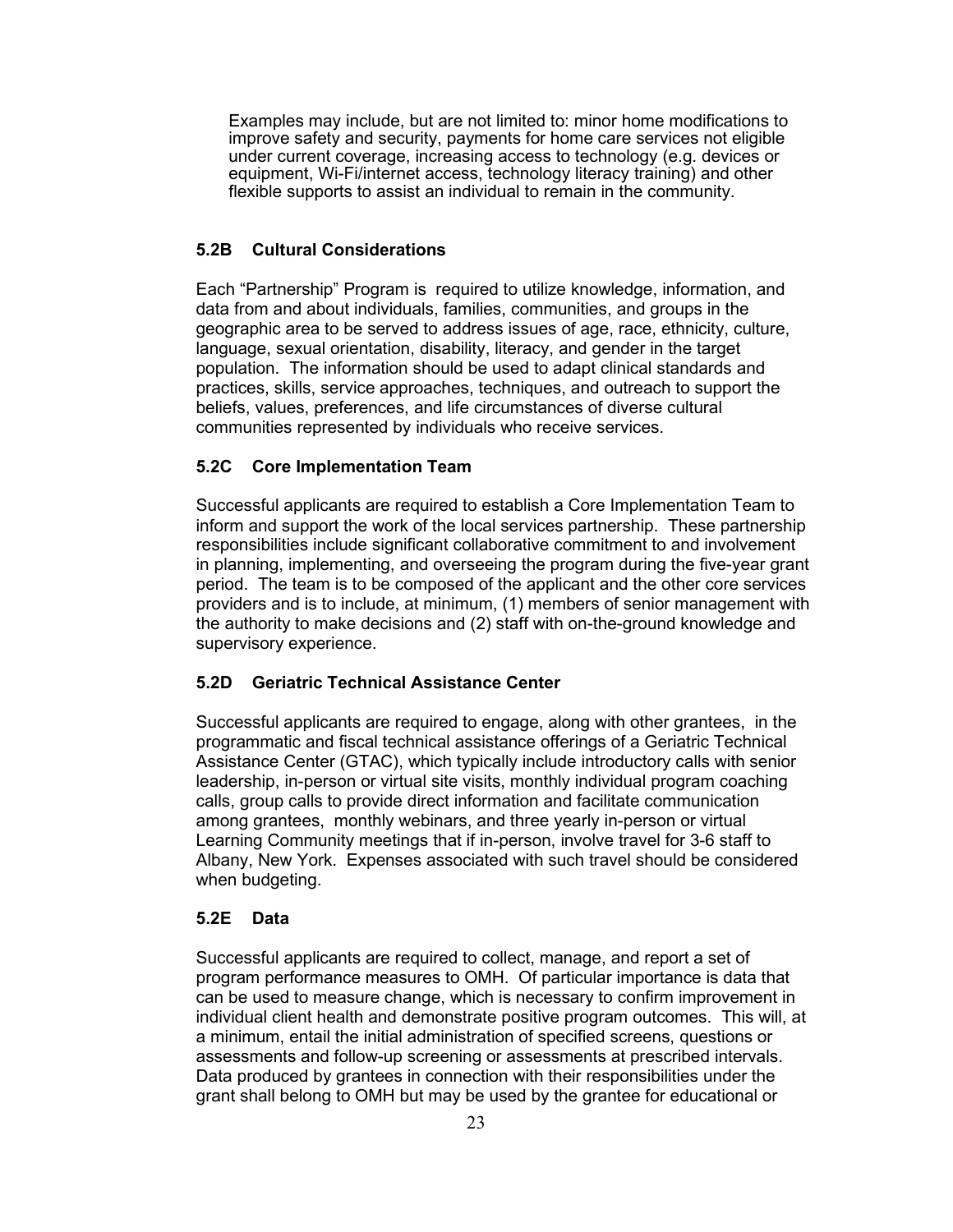research purposes, as long as all other legal requirements for the use of such data have been satisfied and with the permission of OMH. Successful applicants are required to electronically submit individual client level performance measures at regular intervals to OMH using a format provided by OMH that requires neither client identity nor confidential information.

#### **5.3 Requirements for Submission**

Proposals submitted for funding under this RFP must include all of the following components in the following order. Proposals missing any of the required proposal components will not be considered. See Section 2, 2.11 for additional information on the proposal format and content.

# **5.3A Agency Transmittal Form**

Please complete and submit the Agency Transmittal form.

#### **5.3B Summary**

Provide a concise description of the program model that summarizes its goals, overall approach (including identification of the population to be served, identification of "The Partnership" providers from all three core service areas, any other contractual or collaborative organizations with an important role in delivering program services), anticipated outcomes, and materials or other products that will be produced as a result of the program.

#### **5.3C Project Narrative**

#### **1. Population to be Served/ Statement of Need**

In this section, describe the need for developing a "Partnership to Support Aging in Place in Communities Severely Impacted by COVID-19" program for the target population in the geographic area(s) to be served. The description should include, but need not be limited to, the following:

a). Describe your agency's mission as it relates to the target population. Applicants must demonstrate experience working with an older adult population with behavioral health needs (mental health and substance use) and chronic physical health needs.

b). Provide demographic data, with source citations, on the specific population to be served;

c). Provide data on the behavioral health, aging, and other service needs of the population to be served (see Section 1, 1.2).

d). Describe how data related to age, race, ethnicity, culture, language, sexual orientation, disability, literacy, and gender in the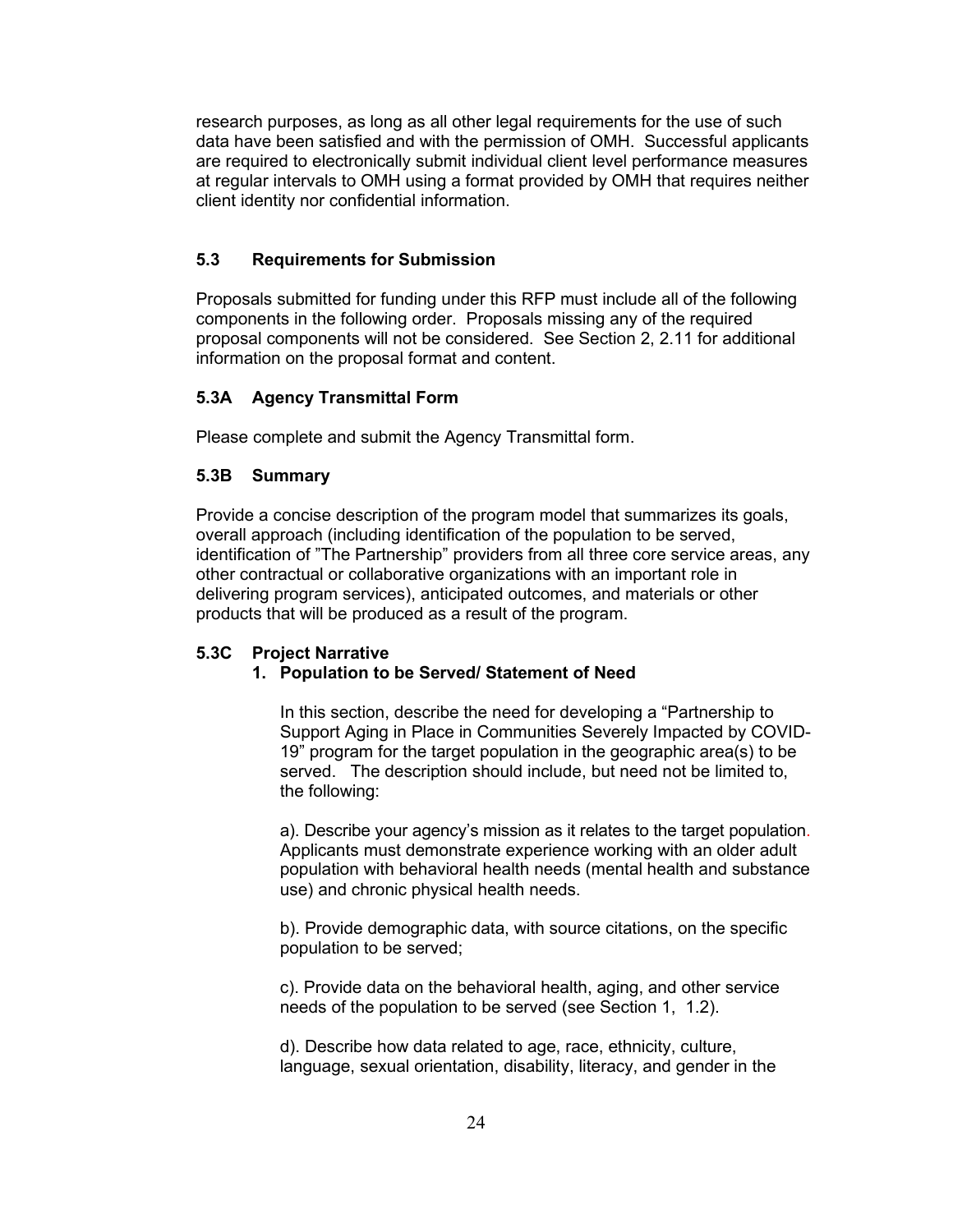population to be served were reviewed and how they affected program design; and

e.) Describe specific problems and challenges to aging in place in the community to be served that the program intends to address by implementing the proposal.

#### **2. Proposed Program/Approach**

This section should provide a clear and concise description of how the program's local partnership of mental health, substance use disorder, and aging services providers will innovatively address the unmet needs of older adults for such services and support aging in place. The description should include, but need not be limited to, the following:

(a). Describe how the applicant will create a local partnership of mental health, substance use services and supports and aging services providers that includes the applicant as a participating provider, and identify those partners by each core service area.

(b). Describe how the applicant will provide leadership for "The Partnership's" work.

(c). Identify any other contractual or collaborative organizations with an important role in carrying out the program who are not "Partnership" providers;

(d). Describe the capability and experience of the applicant in the provision of culturally competent care for older adults of diverse backgrounds;

(e). Describe how services provided will take into account the beliefs, values, preferences, and life circumstances of different racial, ethnic, cultural and disability groups in the population to be served;

(f). Describe how mobile outreach and off-site services will be provided to identify (1) at-risk older adults in the community who are not connected or are inconsistently connected to the service delivery system and (2) older adults in the community who encounter difficulties accessing needed services; how mobile outreach and offsite services will engage them and assess their unmet needs for behavioral health, physical health and aging services, as well as unmet needs related to areas such as cognition, social isolation, selfneglect, abuse, housing, financial resources/benefits, and legal issues; how an individualized care plan based on the assessment will be developed to address identified concerns and high levels of need; and how the program will provide interim client care and care coordination services until planned services are in place from within "The Partnership" or from other providers;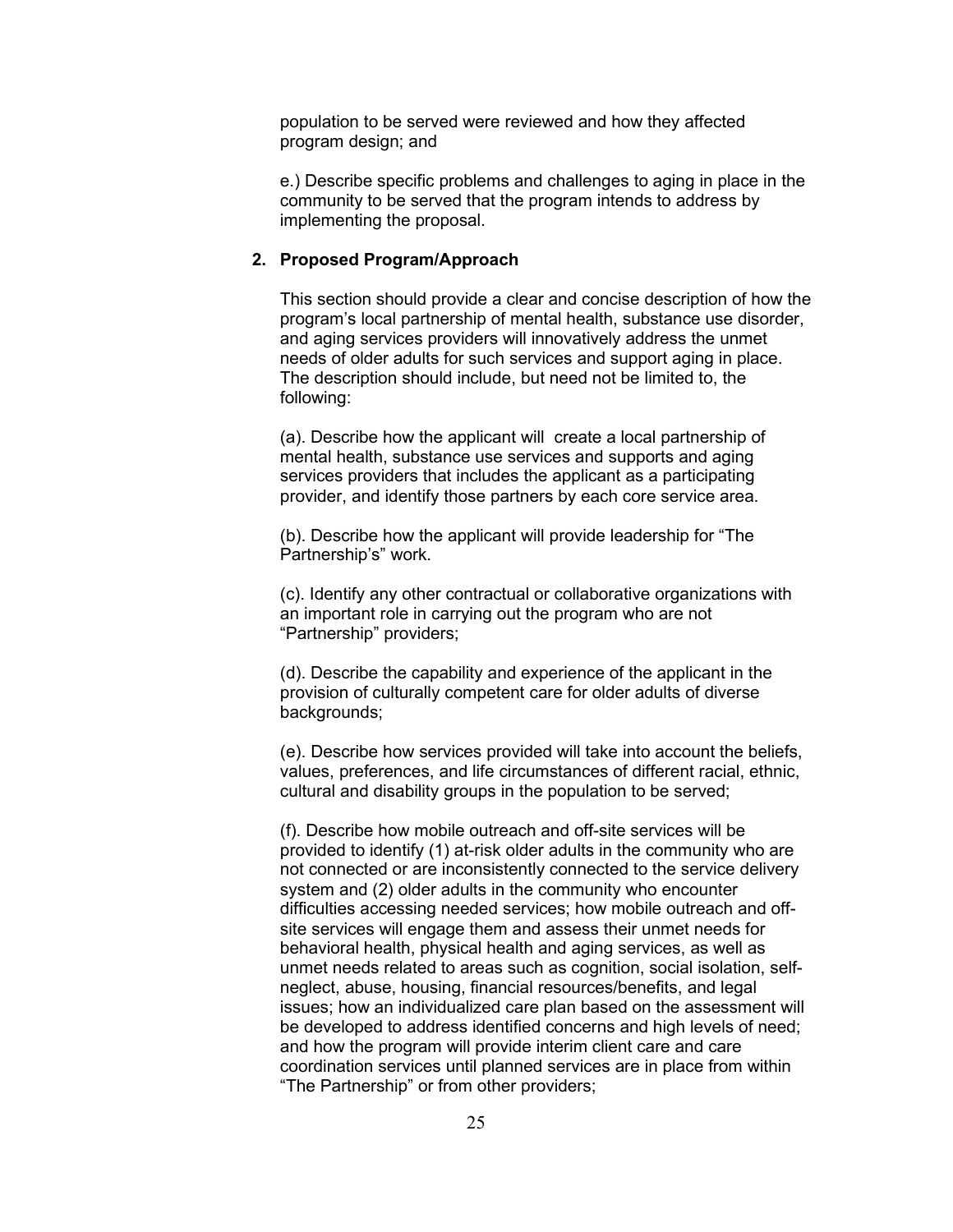(g). Describe how effective behavioral health screening instruments – such as the PHQ-9, GAD-7, and AUDIT-C – followed by a more comprehensive assessment for those who screen positive will be used to identify the need for services and how the program will provide needed behavioral health treatment services as indicated;

(h). Describe how the need for home and community-based, nonmedical, aging support services administered by the local Office for the Aging AAA will be assessed to identify older adults who need them, and how the program will access needed aging support services within "The Partnership" or from other providers;

(i). Describe how the program will utilize technology – such as telecare, telemedicine, telemental health or telepsychiatry, and other mobile technologies – to better serve the target population and help staff innovatively address the unmet needs of these older adults for behavioral health, aging, and other services; and how the applicant evaluated the availability, accessibility, utility, efficacy and cost of the technology before selecting the technologies to be utilized;

(j). Complete the chart attached in the Pre-submission upload section by providing a realistic estimate of the unduplicated number of individuals to be served by the program and the number of their faceto-face contacts and/or telemental health services encounters with program staff during *each* year of the five-year grant period for *each of the six* required components of service;

(k). Additionally, provide an estimate of projected costs per service per person served by completing the chart attached in the Presubmission upload section. *[Before providing an estimate, please note that initial implementation of all six required components of service is expected in year two of the five-year grant period. Programs that plan to submit a proposal to enhance or expand existing services will be expected to continue to provide those services as part of the demonstration in year one of the five-year grant period and expand or enhance them by the second year of the grant. See Section 5, 5.3 C.4.]*.

#### **3. Organization and Staffing**

This section should describe and demonstrate organizational capability to implement and operate the proposed "The Partnership" program. Information provided should clearly delineate the roles and responsibilities of each local partnership provider and any other contractual or collaborative organizations with an important role in carrying out the program and include, but need not be limited to, the following: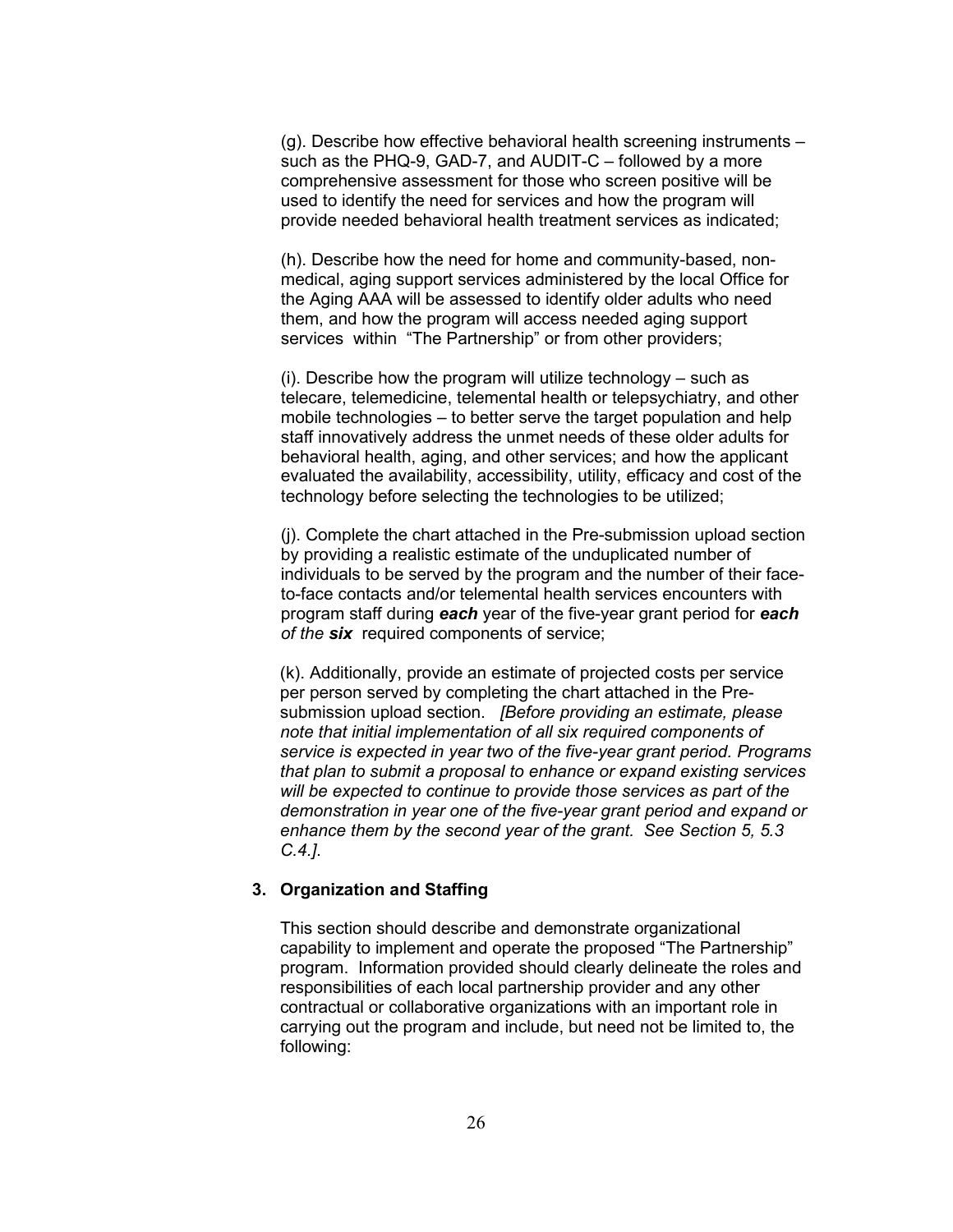(a). Provide an organizational chart and describe the organizational structure, lines of supervision, and management oversight for the proposed program;

(b). Describe the day-to-day responsibility for key tasks such as providing leadership; communicating with partners; program planning, implementation, and oversight (see also Section 5, 5.2.C); collecting, managing, and reporting program performance measures; monitoring ongoing progress; and preparing monthly and other as-needed reports;

(c). Describe the roles, qualifications, expertise, and relevant experience working with older adults, (include professional licensure/certification) of key personnel;

(d). Identify the number and type of staff needed for *each of the six*  required components of service. This staffing pattern shall reflect an adequate number and appropriate mix of staff and should include staff with language skills appropriate to the cultural communities represented by the population to be served.

#### **4. Implementation**[1](#page-27-0)

This section should clearly and carefully describe how "The Partnership" program's local partnership providers will complete program implementation tasks related to (1) planning, (2) program installation, (3) initial implementation, (4) full implementation, and (5) sustainability.

*Initial implementation of all six required components of service (Mobile Outreach and Off-Site Services, Access Behavioral Health Services, Access Aging Services, Use of Peer Services, Use of Technology and Use of Wrap Around Funding) is expected by year two of the five-year grant period. Programs that plan to submit a proposal to enhance or expand already existing services will be expected to implement expansions or enhancements to their programs by year two of the five-year grant period.*

1. Planning

(a). Describe how the applicant will establish and operationalize a Core Implementation Team (see Section 5, 5.2C) to inform and support the work of "The Partnership". The Core Implementation team's responsibilities include significant collaborative commitment to and involvement in planning, implementing, and overseeing the program during the five-year grant period;

<span id="page-27-0"></span> $<sup>1</sup>$  This section contains information adapted from the work of Dean L. Fixsen and his colleagues in Fixsen,</sup> D.L., Naomi, S.F., Blase, K.A., Friedman, R.M., & Wallace, F. (2005). *Implementation Research: A Synthesis of the Literature.* Tampa, FL: University of South Florida, Louis de la Parte Florida Mental Health Institute, The National Implementation Research Network (FMHI Publication #231).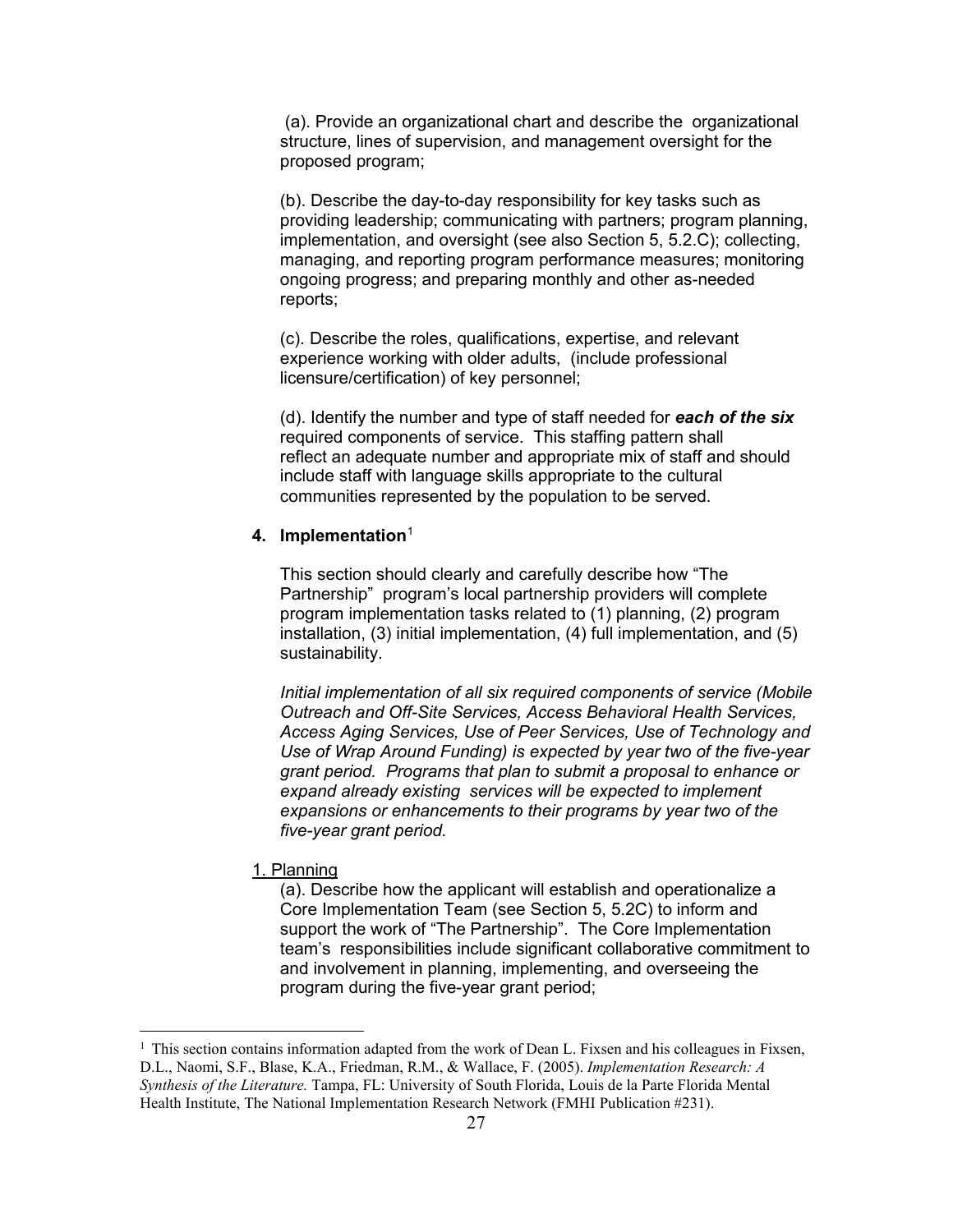(b). Describe how "The Partnership" program providers plan to communicate about the program with clients, staff, and other stakeholders;

(c). Provide an assessment the top three potential challenges or barriers to program implementation;

(d). Provide an Implementation Workplan with tasks, timelines, and assigned responsibilities to facilitate program installation, initial implementation, full implementation, and sustainability;

#### 2. Program Installation

*The stage of implementation focused on tasks to be accomplished before the first client is seen.*

(a). Identify what equipment and technologies are needed to operate the program and when they will be acquired, installed, and ready to use;

(b). Describe how "The Partnership's" providers will recruit and employ the right new staff and/or realign existing staff, develop or modify job descriptions, structure supervision, plan staff orientation, and ensure the ongoing provision of training, consultation, and on-thejob coaching;

(c). Identify any written policies and procedures that need to be developed or revised and put in place relevant to the "The Partnership" program;

(d). Describe how a system for collecting and submitting individual client level program performance measures using OMH guidelines (see Section 5, 5.2E) will be established;

#### 3. Initial Implementation

*Initial implementation is often characterized by change and resistance to change.*

(a). Describe how administrative, clinical, and other staff will be supported by training focused on the background, theory, philosophy, and values of the program, including the core elements and rationales of program practices;

(b). Describe how staff will be provided opportunities to practice new skills and receive feedback in a safe training environment;

(c) . Describe how staff consultation and on-the-job coaching will be used at the outset and throughout the life of the program to help bring about positive behavior change;

(d). Describe how program evaluation capabilities will be utilized to help ensure implementation and provide administrative, clinical, and other staff regular feedback to improve services;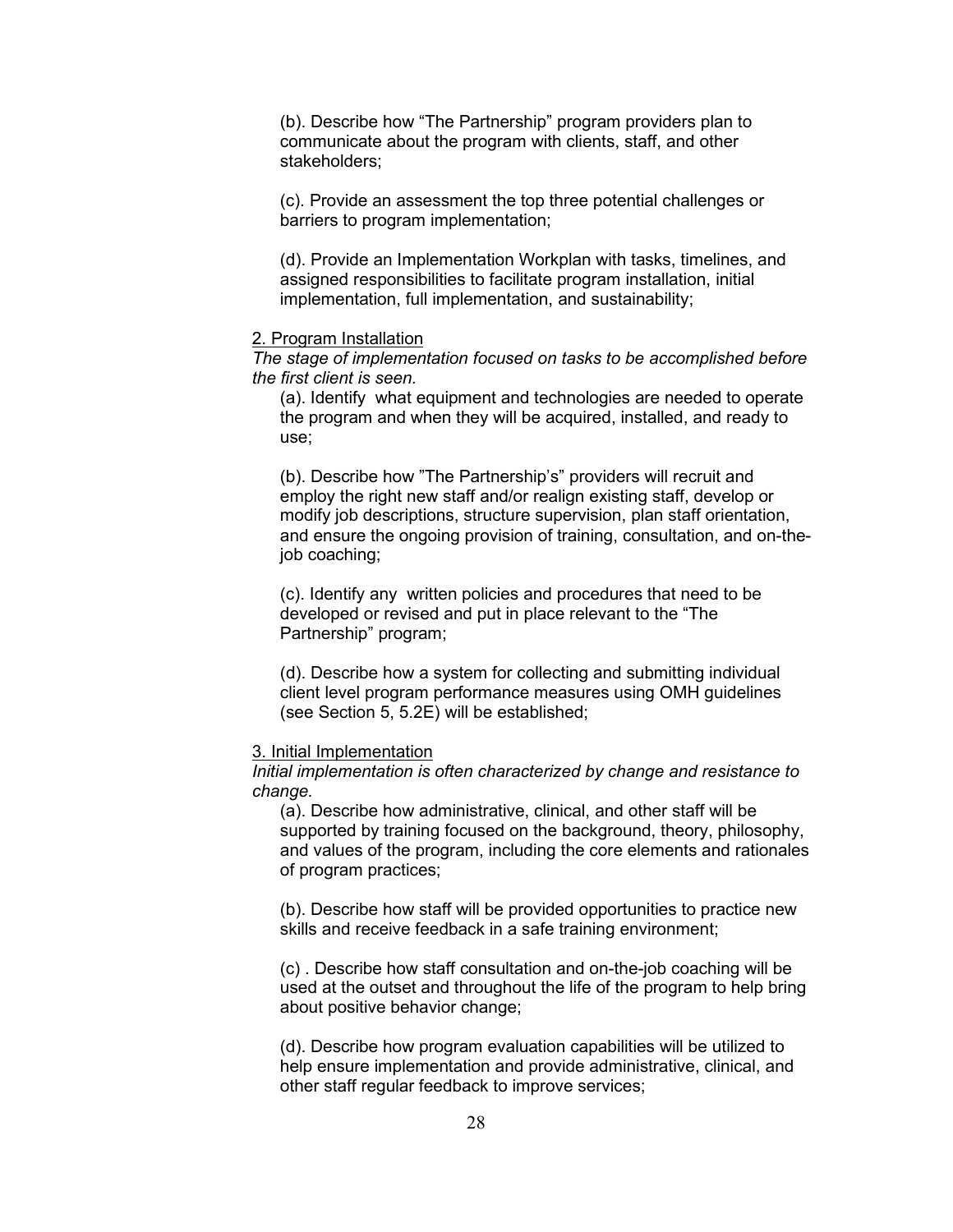(e). Describe how the program's providers will provide leadership, support the overall implementation process, and keep staff organized and focused on desired outcomes;

#### 4. Full Implementation

Describe and identify measures or standards for *each* of the following five characteristics of a fully implemented program that will allow "The Partnership" program providers to determine and demonstrate that the program is fully operational:

(a) a substantial caseload of the target population of older adults is being served in each of the six required components of service *(Mobile Outreach and Off-Site Services, Provide Behavioral Health Services, Access Aging Services, Use of Peers, Use of Technology and the Use of Grant budgeted wrap around funding to support aging in place);*

(b) staff is carrying out the program with proficiency and skill;

(c) Administrative staff both support and facilitate the program;

(d) communities in the geographic area(s) being served are aware of the program and what it can provide; and

(e) data (both client and program level) are being collected and reported as required and is used to evaluate program success and identify the most useful and valuable areas upon which to focus a valid outcome evaluation of program effectiveness;

# 5. Sustainability

*The stage of implementation whose goal is the long-term success of an effective program.*

(a). Describe how future plans for "The Partnership" program will be developed and how other funding options and sources of political support for the program will be examined;

(b). Describe how the program fits with similar programs, services, and activities in "The Partnership" members and other provider organizations in the community;

(c). Describe how the roles, responsibilities, and workload of staff and supervisors will be re-evaluated to address issues related to adequate staffing and ensure long-term program success;

(d). Describe how program evaluation capabilities will be utilized to monitor program effectiveness and guide ongoing efforts to improve the program; and